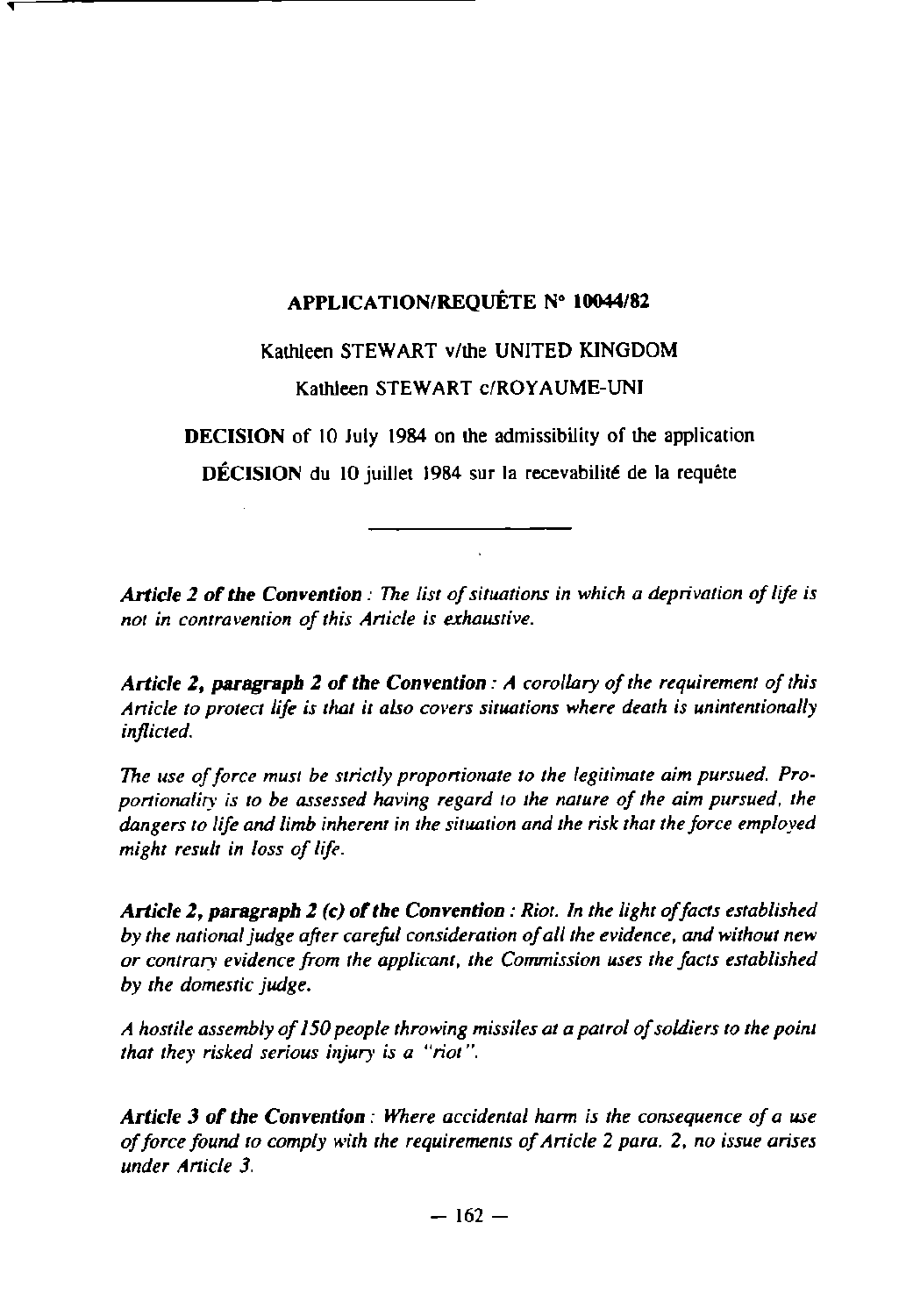Article 2 de la Convention : L'énumération des situations dans lesquelles la mort peut être infligée sans violation de cette disposition est limitative.

Article 2, paragraphe 2, de la Convention : L'obligation de protéger la vie a pour corollaire que cene disposition vise également la mort infligée sans intention de la donner.

L'usage de la force doit être strictement proportionné au but autorisé à atteindre. La proporiionnalité s'apprécie en fonction de la nature du but, du danger pour les vies humaines et l'intégrité corporelle inhérent à la situation et de l'ampleur du risque d'infliger la mort en faisanr usage de la force.

Article 2, paragraphe 2, litt. c), de la Convention : Emeute. En présence de faits soigneusement établis aprés instruction complète par le juge national et en l'absence d'éléments de preuve contraires produits par le requérant, la Commission se fonde sur les faits établis par le juge national.

Une assemblée hostile de 150 personnes jetant des projectiles sur une patrouille de soldats au point de leur faire encourir le risque de graves blessures est une . émeute . .

Article 3 de la Convention : Lorsqu'une atteinte accidentelle à l'intégrité corporelle est une conséquence d'un usage de la force reconnu conforme aux conditions de l'article 2, par. 2, aucune question ne se pose sous l'angle de l'article 3.

THE FACTS *((rançais : voir p. 174)*

The application brought by Mrs Kathleen Stewart, at present residing in Northern ireland, arises out of the killing of her son Brian by a plastic baton round fired by the army in Northern Ireland.

She is represented by Ms Barbara Cohen, solicitor for the National Council for Civil Liberties (NCCL), and Lord Gifford, Q .C., of counsel

On 4 October 1976 the applicant's son Brian, who was then 13 years old, was struck on the head by a plastic baton round (also known as a plastic "bullet") fired by Corporal Smith, a British soldier serving in Northern Ireland . He died on 10 October 1976 from the injury which he had received. On 10 October 1976 an autopsy indicated that the cause of death was laceration, bruising and oedema of the brain caused by a fracture of the skull.

On 7 December 1977 an inquest was held on the death of Brian Stewart before a coroner of the City of Belfast sitting with the  $\mu$ <sub>IV</sub>. An open verdict was returned.

Proceedings were subsequently started by the applicant, as administratrix of her son's estate, against the Ministry of Defence in the Belfast Recorders Court, claiming  $f1,000$  compensation for the death of her son. Her claim alleged negligence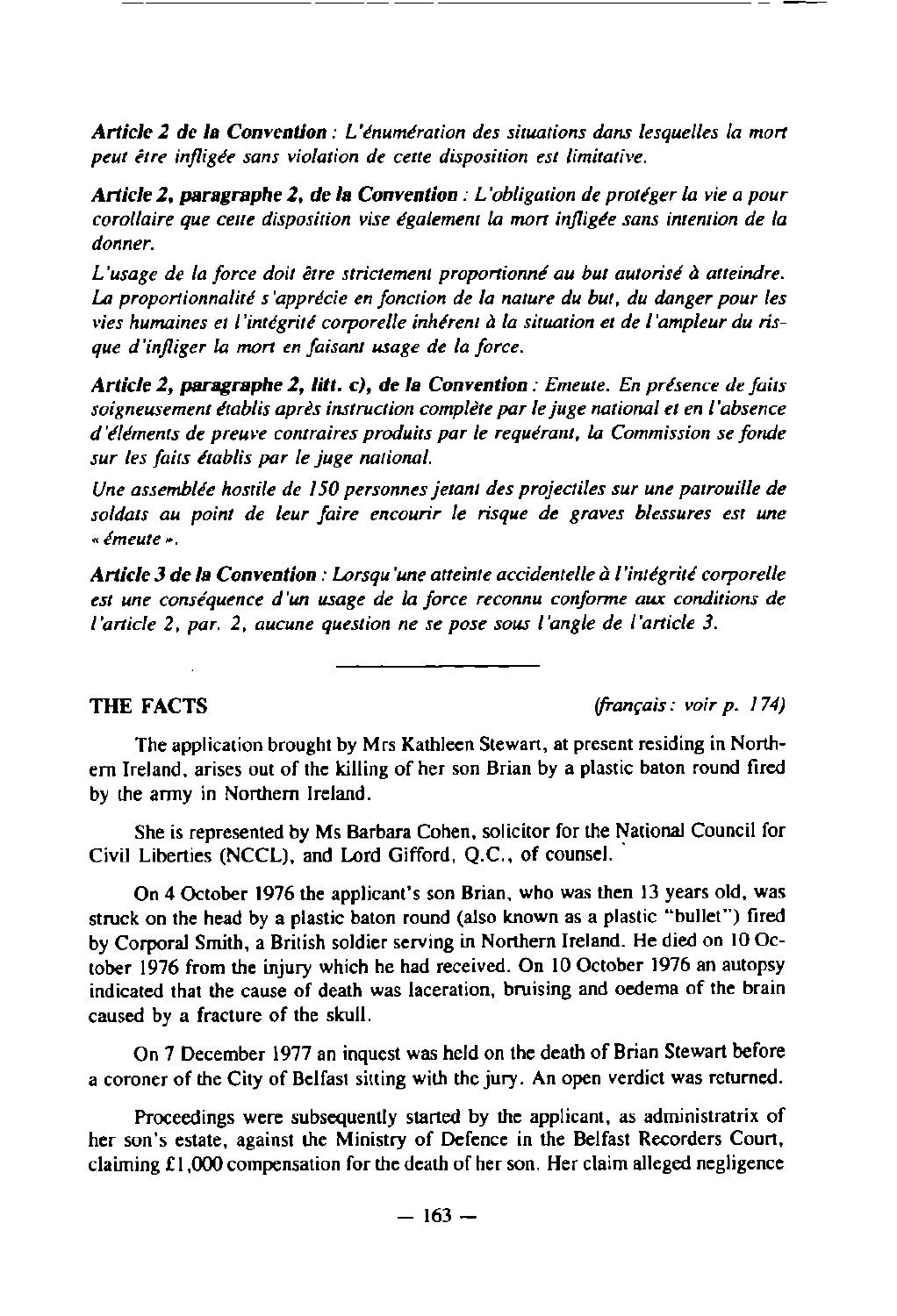of the defendant's servants or agents, or in the alternative, by reason of the assault, battery and trespass to the person of the deceased by the servants and agents of the defendant. The action was heard by His Honour Judge Brown on 23 May 1979. He found that there was a riot in progress, that the lives of the army patrol were in peril and that the firing of the baton rounds was justified in the circumstances. The applicant appealed to the High Court where the case was reheard on 8, 9 and 10 March 1982 . On 12 March 1982 Lord Justice ]ones dismissed the appeal .

The applicant called evidence in these proceedings to the effect that her son did not take part in any aggressive action against the patrol of which Corporal Smith was part at any time before he was struck, and that there was no riotous behaviour in progress at the time of the incident. One witness stated that there was a group of six or seven children, aged 7 to 9, nearby who were throwing stones at the soldiers .

A different version of events was given in evidence by army witnesses who stated that Corporal Smith was a member of an 8-man patrol in the Turf Lodge area of Belfast. They were confronted on either side by a crowd numbered about 150 who showered them with stones and bottles. Lieutenant O'Brien, who was in charge of the patrol, ordered one baton round to be fired, but this had no effect . Stoning was severe and all members of the patrol were hit. Lieutenant O'Brien ordered Corporal Smith to fire a baton round at a leader among the rioters who had been throwing missiles. He did so, aiming at the youth's legs but he was stmck by two missiles on the leg and shoulder which made him jerk as he fired. As a result the baton round hit Brian Stewart who was standing beside the youth .

Lord Justice Jones rejected the evidence given by witnesses called on behalf of the applicant in favour of the evidence given by army witnesses, to the effect that there was a riot in progress . He also found, as a fact, that Brian Stewart participated actively in the riot. In his judgment he expressed his findings in the following terms:

"...there was a riot at the material time and up to about 150 people were doing their best to make life unbearable for the 8 soldiers . And those actions of the rioters included throwing missiles which in fact found their target, on occasions at any rate. When one considers the risks to which the army were subject in those circumstances, namely the risk of serious injury from direct contact and the risk of sniper attack, I take the view that it was fully justified on the pan of the Patrol Commander to order a baton round to be fired . "

He found that the firing was reasonable for the prevention of crime in accordance with Section 3(1) of the Criminal Law Act 1967**\***.

<sup>•</sup> This provision provides as follows :

<sup>&</sup>quot;(I) A person **nuy use** such force **as is reasonable** in the circumstences in the prevenfion of crime, or in effecting or assisting in the lawful arrest of offenders or suspected offenders or of persons unlawfully **at large ."**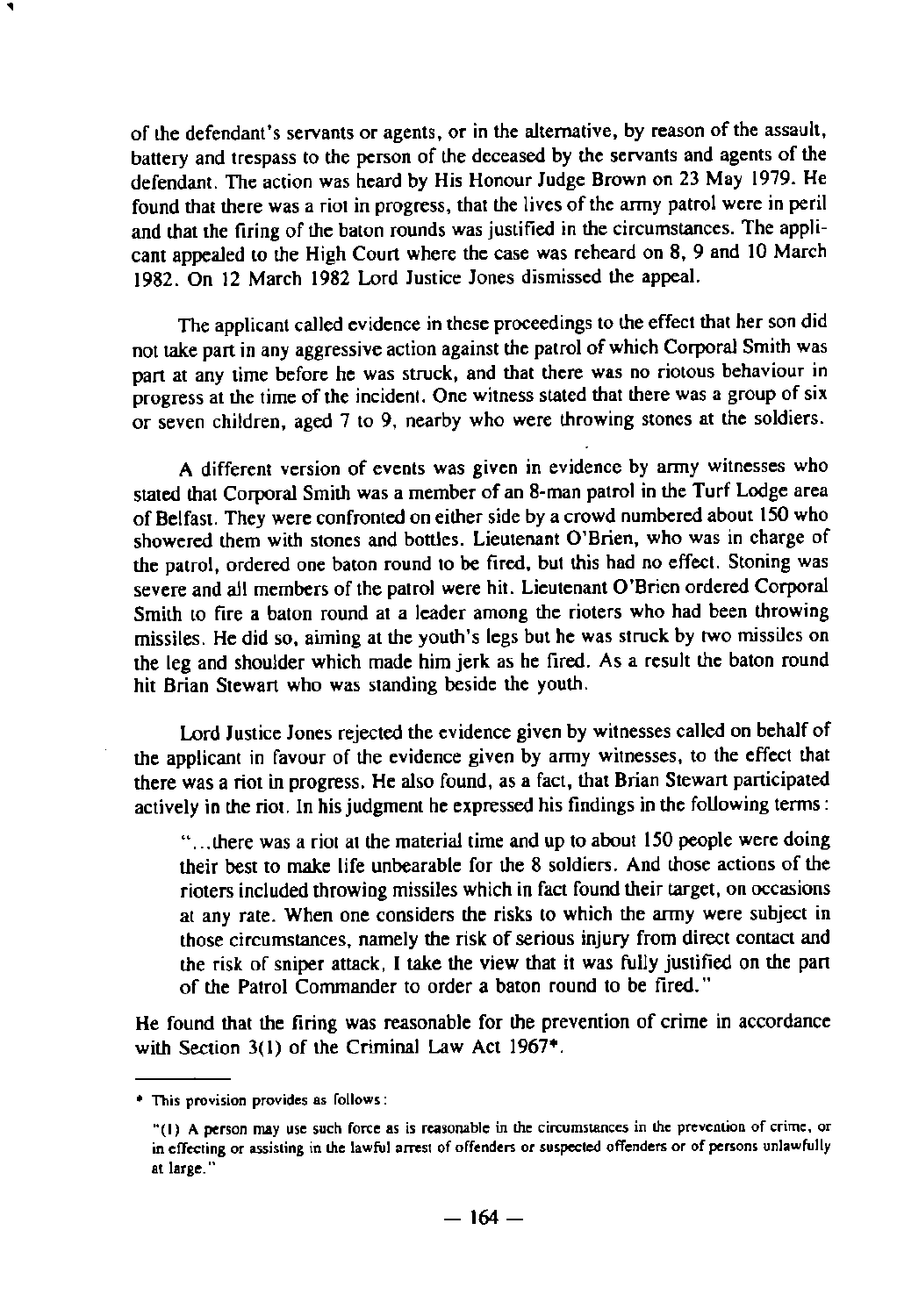He also held that because the baton gun is a potentially lethal weapon, its use must be judged against a high standard of care . However, Corporal Smith acted with reasonable care in firing. He found that he was an experienced gunner and that he could not be blamed for the disruption of his aim which resulted in the round striking Brian Stewart rather than the intended target. He also found that in a riot situation, failure to give warning was not of material significance.

**He concluded** as follows :

"Having carefully considered all the evidence and the circumstances which it discloses, **I** have come to the clear view that the firing of this baton round constituted reasonable force in the circumstances and that Corporal Smith exercised reasonable care in firing it . "

#### Facts relevant **to plastic baton** rounds and their use in Northern **Ireland, as sub**mitted by the applicant

In 1970 the "baton round" was first used in Northern Ireland, taking the form of a rubber bullet. Around 55,000 of the rubber bullets were fired by the Security forces in Northem Ireland between 1970 and 1975, when the mbber baton round was withdrawn. The use of the rubber bullets in Northern Ireland caused three deaths. In addition, numerous victims were blinded in one or both eyes, disfigured, or otherwise seriously injured.

Between 1973 and 1975 the plastic baton round was gradually phased into use . It is fired from a longer form of gun which gives it greater accuracy . Whereas the rubber bullet was intended to be fired at the ground and to ricochet towards the target, the plastic bullet was intended to be fired directly at the person .

In a parliamentary answer on 21 January 1977, Mr Wellbeloved, on behalf of the respondent Govemment, gave the following information about the plastic bullet :

"The 25 grain plastic  $-$  PVC round currently used in Northern Ireland weighs approximately 135 grammes, is 3/" long and 1/" in diameter. Details of its kinetic energy and velocity are as follows :

| Range                              | 5 yds | 15 vds | 25 yds | 50 <sub>Y</sub> ds | 75 yds                          |
|------------------------------------|-------|--------|--------|--------------------|---------------------------------|
| Velocity<br>(meters per<br>second) | 60    | 60     | 56     | 47                 | Information<br>not<br>available |
| Kinetic energy<br>(Joules)         | 265   | 243    | 212    | 149                |                                 |

Tests **on weapons** of this **nature being carried out** in the United **States by the Law Enforcement Assistants Administration** (LEAA) showed **that impacts greater than 122 Joules caused effects in the "severe damage region" .** Accordingly, it was ,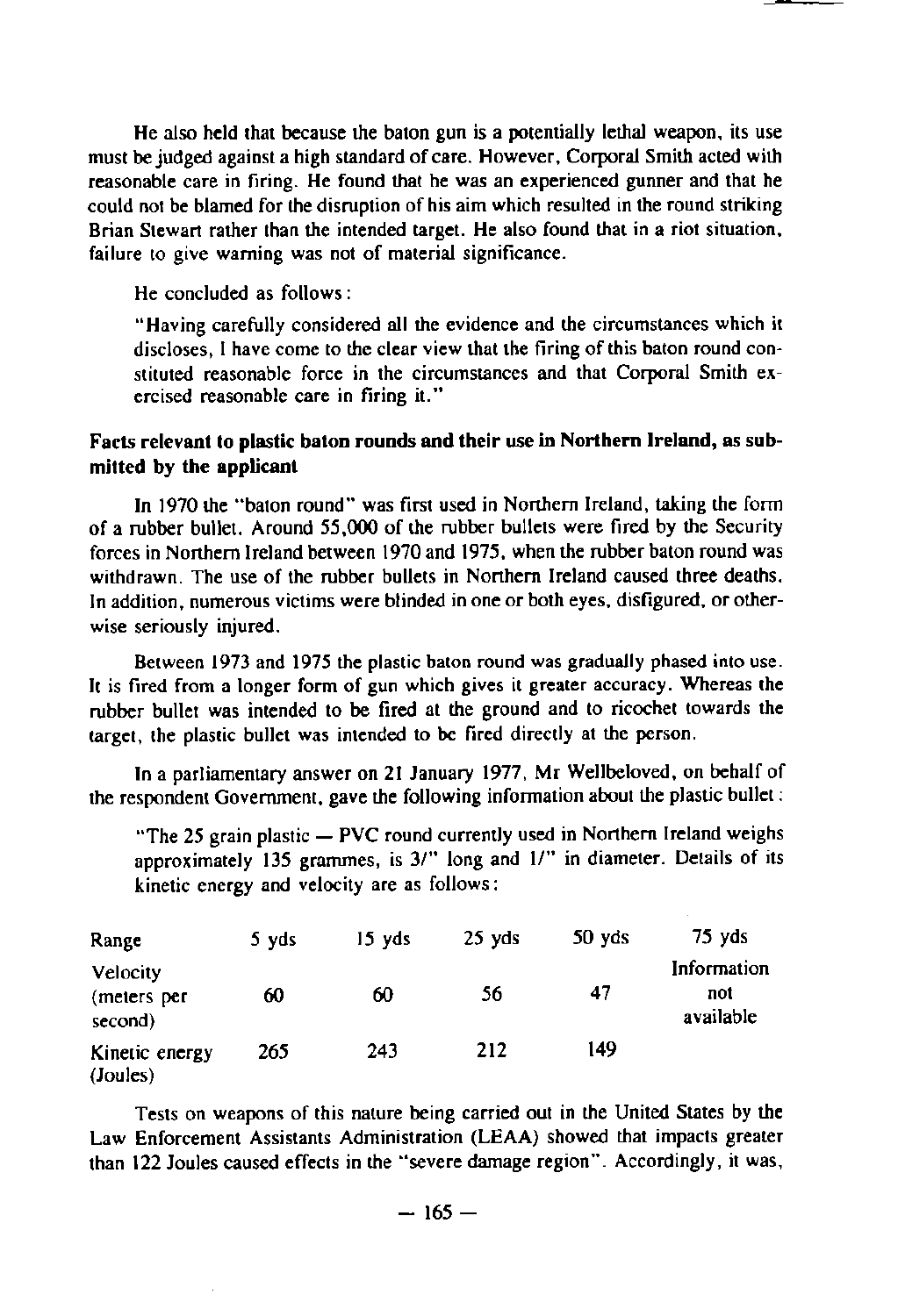**or should have been known, to the respondent** Government **that the use of this** weapon could cause death and serious injury at a range of less than 50 metres. The relevant instructions issued to soldiers for the firing of baton rounds are contained **in "Rules of Engagement** for PVC **Baton Rounds", which state as follows :**

#### "General

1. Baton rounds may be used to disperse a crowd whenever it is judged to be minimum and reasonable force in the circumstances .

2. The rounds must be fired at selected persons and not indiscriminately at the crowd. They should be aimed so that they strike the lower part of the target's body directly (i.e. without bouncing).

3. The Authority to use these rounds is delegated to the commander on the spot .

4. Rounds must not be fired at a range of less than 20 metres except when the safety of soldiers or others is seriously threatened.

5. The baton round was designed and produced to disperse crowds. It can also be used to prevent an escape from H.M. Prisons if it is, in the circumstances, still considered to constitute the use of minimum and reasonable force . If a prisoner can be apprehended by hand, the baton must not be used."

The applicant submits that the facts show that the respondent Government has authorised the firing of baton rounds in the following situations :

- (a) as a method of crowd dispersal
- (b) directly at the bodies of individual
- (c) at ranges which are known to be fatal
- (d) in circumstances where there is no threat to the life or safety of soldiers or others .

Prior to the death of Brian Stewart, the plastic baton rounds had also caused the death of a child, Steven Geddis, aged 10, hit on the side of the head on 28 August 1975. Since the death of Brian Stewart a further nine people have been killed by plastic baton rounds in Northem Ireland, including four children aged between I 1 and 15 years.

To the best of the applicant's knowledge plastic bullets are not used or authorised for use in the countries of the Council of Europe other than the United Kingdom . In some parts of the United Kingdom, other than Northern Ireland, plastic baton rounds have been issued to the police although there is no recorded incident of their being used. Their use was condemned by a large majority vote in the European Parliament on 13 May 1982.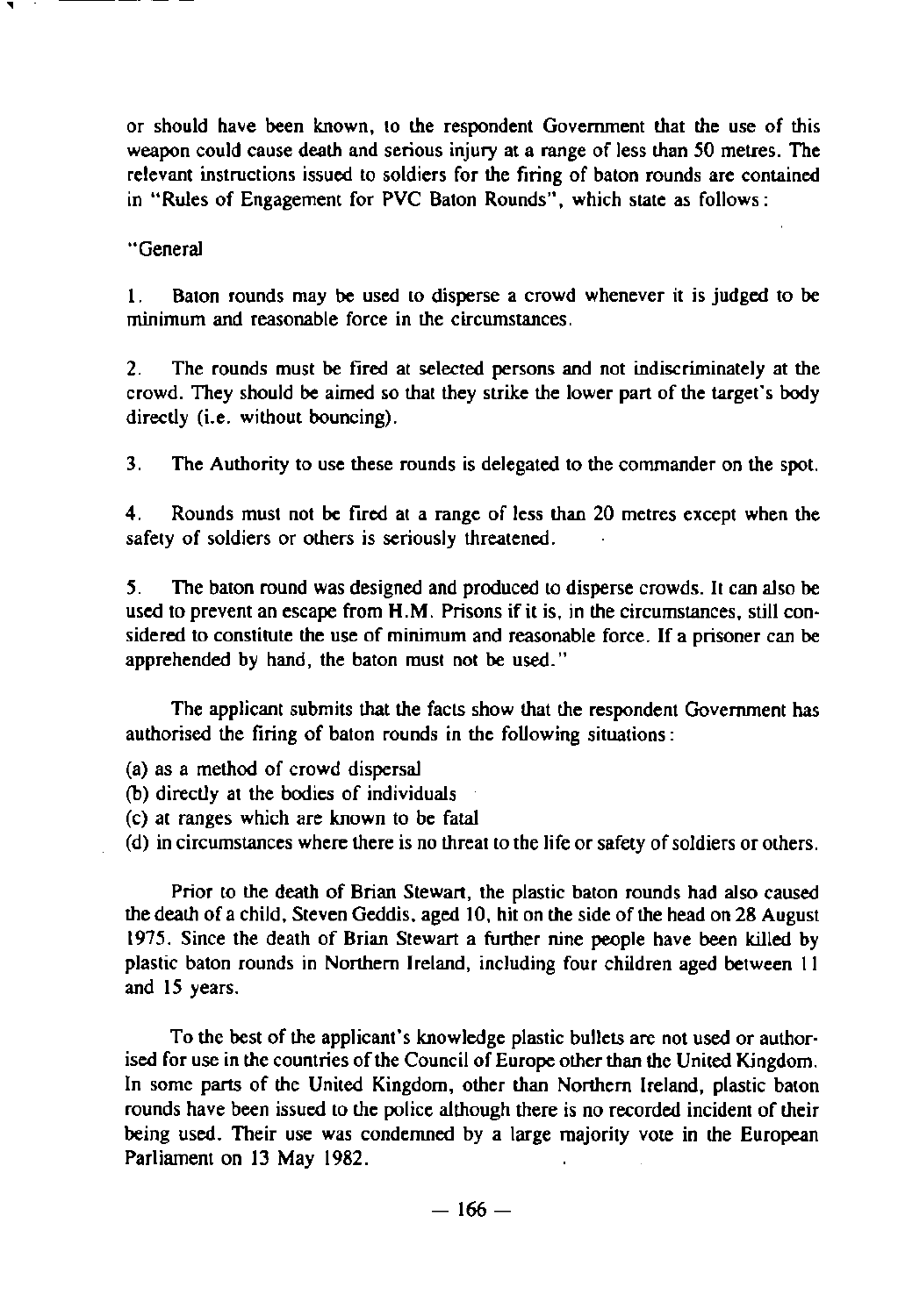# COMPLAINTS **AND SUBMISSIONS**

#### Article 2

The applicant complains that, even if the facts as claimed by the army witnesses and accepted by the court are to be accepted by the Commission the rights of her son under Article 2 of the Convention have been violated . She claims that the respondent Government have violated Article 2 of the Convention, in particular through the authorisation and widespread use of the baton round, a dangerous and deadly weapon, as a method of crowd control.

1t is submitted that it is irrelevant whether or not Corporal Smith intended to kill or to endanger the life of Brian Stewart or any other person . The applicant does not accept the view that the Commission appears to have taken in Application No. 2758/66 (Yearbook 12, p. 174) that an unintentional killing cannot give grounds for a claim under Article 2. This decision ought to be reviewed. If a Government sanctions the use of deadly weapons, in circumstances which give rise to the high probability or near certainty that fatalities will occur from their use, a serious issue **arises** under Article 2 . By its authorisation and widespread use of this weapon the respondent Govemment **has put at** risk the lives of everyone the baton rounds may strike.

It is also submitted that the force used in the shooting of Brian Stewart was not force that was "no more than absolutely necessary" either for the purpose of defending the army patrol from unlawful violence or for the purpose of quelling a riot . Furthermore the events which were taking place at the material time (assuming the account given by army witnesses to be correct) did not constitute a riot within the meaning of the Convention.

#### Article 3

The applicant funher complains that the respondent Government has violated Article 3 in authorising and directly causing Brian Stewart to be subjected to inhuman treatment or punishment through being struck by violent force on the head by a plastic bullet.

# Article 14 '

Further, the applicant complains that the respondent Govemment has violated Article 14 in that the danger to loss of life and the inhuman treatment brought about by the use of baton rounds in Northern Ireland have been suffered wholly or predominantly by people of the Roman Catholic religion and/or of republican opinions.

#### Object of the claim

The applicant claims just satisfaction under Art. 50 of the Convention, claiming compensation of her grief, suffering and bereavement.

. . . . . . . . . . . . . . .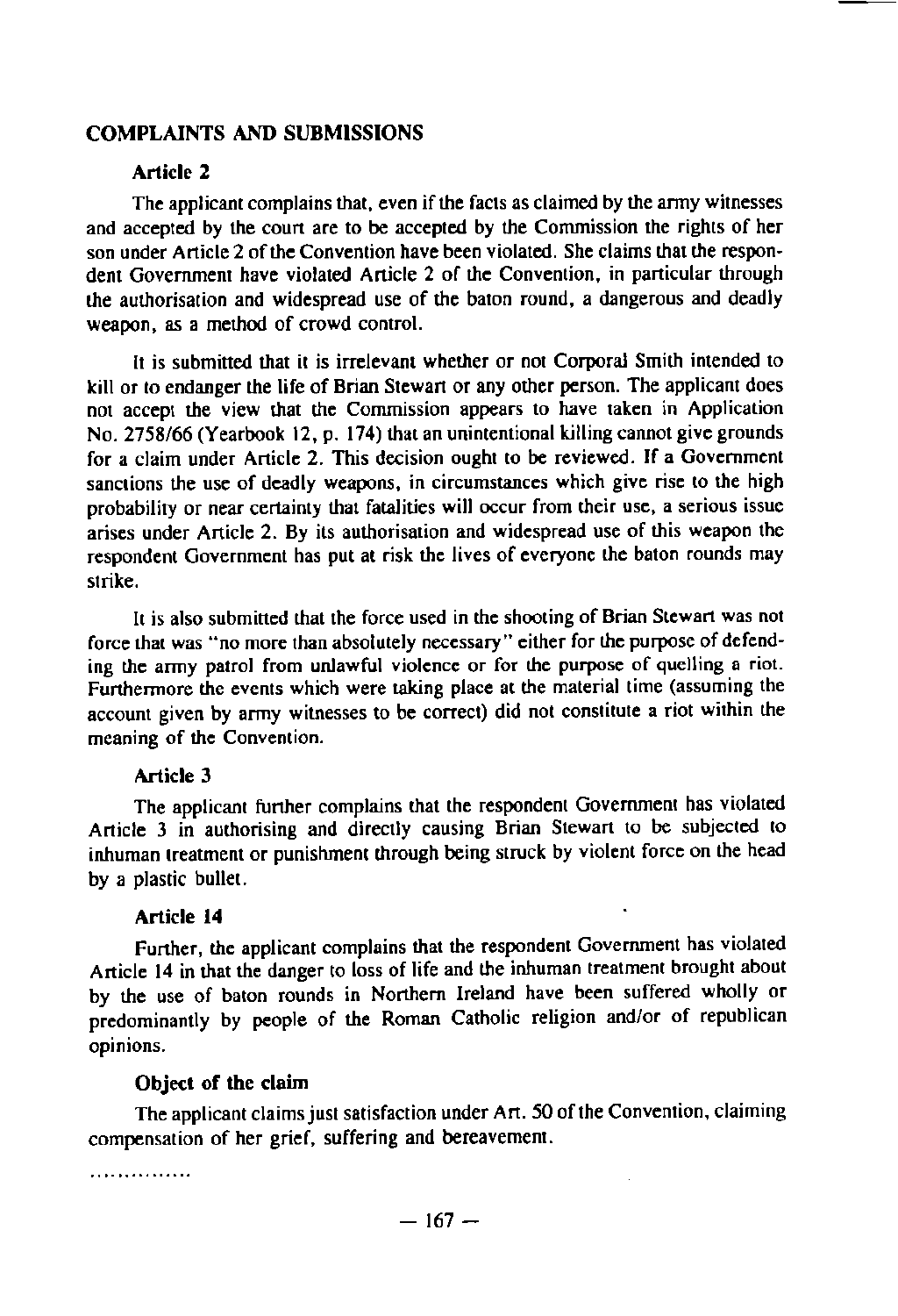# THE LAW (Extracts)

1. The applicant complains of the death of her son Brian who was killed after being struck on the head by a plastic baton round ("plastic bullet") fired, by a British soldier serving in Northem Ireland, in the course of a civil disturbance . She submits that his death resulted from the use of force which was in contravention of Article 2 of the Convention. She further complains of a breach of Articles 3 and 14 of the Convention.

. . . . . . . . . . . . . . .

#### **As regards** Article 2

6. The Government submit that Article 2 only concerns the intentional deprivation of life and does not apply to either accidents or negligent behaviour . They maintain, in the alternative, that the action of the soldier in firing the plastic baton round constituted the use of force which was no more than absolutely necessary "in defence of any person from unlawful violence" or "in action lawfully taken for the purpose of quelling a riot" within the meaning of Article 2 para. 2, (a) and (c). They state that there was a serious riot in progress at the time and that members of the army patrol ran the risk of being seriously injured. In addition, the soldier who fired the round had been struck by a missile at the moment of firing with the consequence that his aim was upset.

7. The applicant does not accept the version of facts as found by Lord Justice Jones in the High Court. She denies that there was a riot in progress at the time of the incident. However she submits that even if the facts as found by the High Court are accepted, the force used in the circumstances was disproportionate to the threat or risk of injury confronting the soldiers . She claims, in this regard, that the plastic baton round is a lethal weapon which is known to inflict grievous and sometimes fatal injuries, particularly when it strikes the head. To permit the use of such a weapon in circumstances where there is no actual threat to life and where an error in using it can result in death, constitutes the use of force which is more than "absolutely necessary" contrary to Article 2. She also submits that the facts as found by the High Court do not amount to a "riot" within the meaning of Anicle 2 para . 2 (c) which contemplates a civil disturbance of much greater magnitude than that which was found by the High Court to have actually occurred.

8. The Commission notes that the applicant does not accept the facts as found by the High Court and that she challenges the court's finding that there was a riot in progress at the time her son was killed. However, the national judge, unlike the Commission, has had the benefit of listening to the witnesses at first hand and assessing the credibility and probative value of their testimony after careful consideration. Accordingly, in the absence of any new evidence having been brought before the Commission and of any indications that the trial judge incorrectly evaluated the evidence before him, the Commission must base its examination of the Convention issues before it on the facts as established by national courts .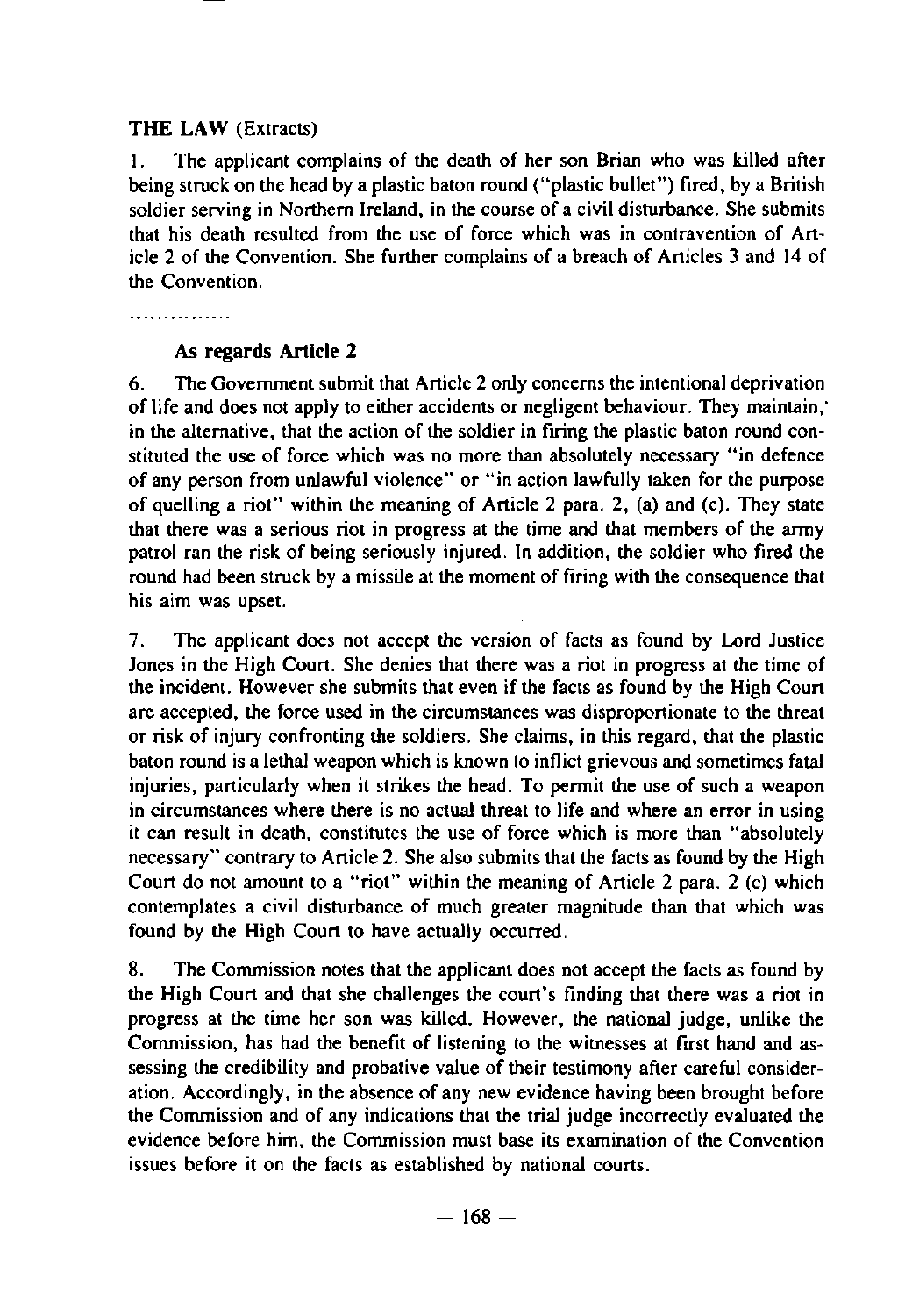9 . The Commission **will thus examine the issue under** Article 2 in the light of the facts as found by Lord Justice **Jones** in the High Court .

10. Article 2 states as follows:

**<sup>I</sup> . Eve**ry**one's** ri**ght to life shall** be **protected by law . No one shall be deprived of his life intentionally save in the execution of a sentence of a court following his conviction of a crime for which this penalty is provided by law .**

**2 . Deprivation** of life **shall not be regarded as** inflicted **in contravention of this** Article **when it results from the use of force which is no more than absolutely** necessary ;

- (a) in defence of any person from unlawful violence ;
- (b) in order to effect a lawful arrest or to prevent the escape of a person lawfully detained ;
- (c) in action lawfully taken for the purpose of quelling a riot or insurrection .

#### Preliminary **remarks concerning the Interpretation** of Article 2

**<sup>11</sup> .** The Commission's approach to the interpretation of Article 2 must be guided by a recognition that it constitutes one of the most important rights in the Convention, from which no derogation is permissible, even in times of public emergency (Anicle 15 para. 2) .

12. Article 2 requires that the right to life "shall be protected by law", and sets limits to the circumstances and conditions, in which the taking of life by a public authority may be permitted. Four different sets of situations are enumerated in which deprivation of life is not to be regarded as a violation of the right to life. The first is found in the second sentence of paragraph I, and the remaining three are enumerated in paragraph 2.

13. These situations, where deprivation of life may be justified, are exhaustive and must be narrowly interpreted, being exceptions to, or indicating the limits of, a fundamental Convention right (see, e .g. Eur. Court H .R., judgment of 6 November 1980, Guzzardi case, Series A, N° 39, para. 98). It must be noted that only the first of these situations refers to intentional killing. In paragraph 2 no express mention is made of whether the provision covers only intentional or unintentional or both types of deprivation of life. This question has been raised, in the present case, by the respondent Government who submit that Article 2 extends only to intentional acts and has no application to negligent or accidental acts.

14. It would appear from the finding of the Commission in the case of  $X$ . v. Belgium (Application  $N^{\circ}$  2758/66, Yearbook 12, pp. 174) that Article 2 was seen as not comprehending unintentional killing although this question was not specifically addressed by the Commission in its decision . However, the Commission has adopted a broader interpretation in Application  $N^{\circ}$  7154/75, (Association X. v.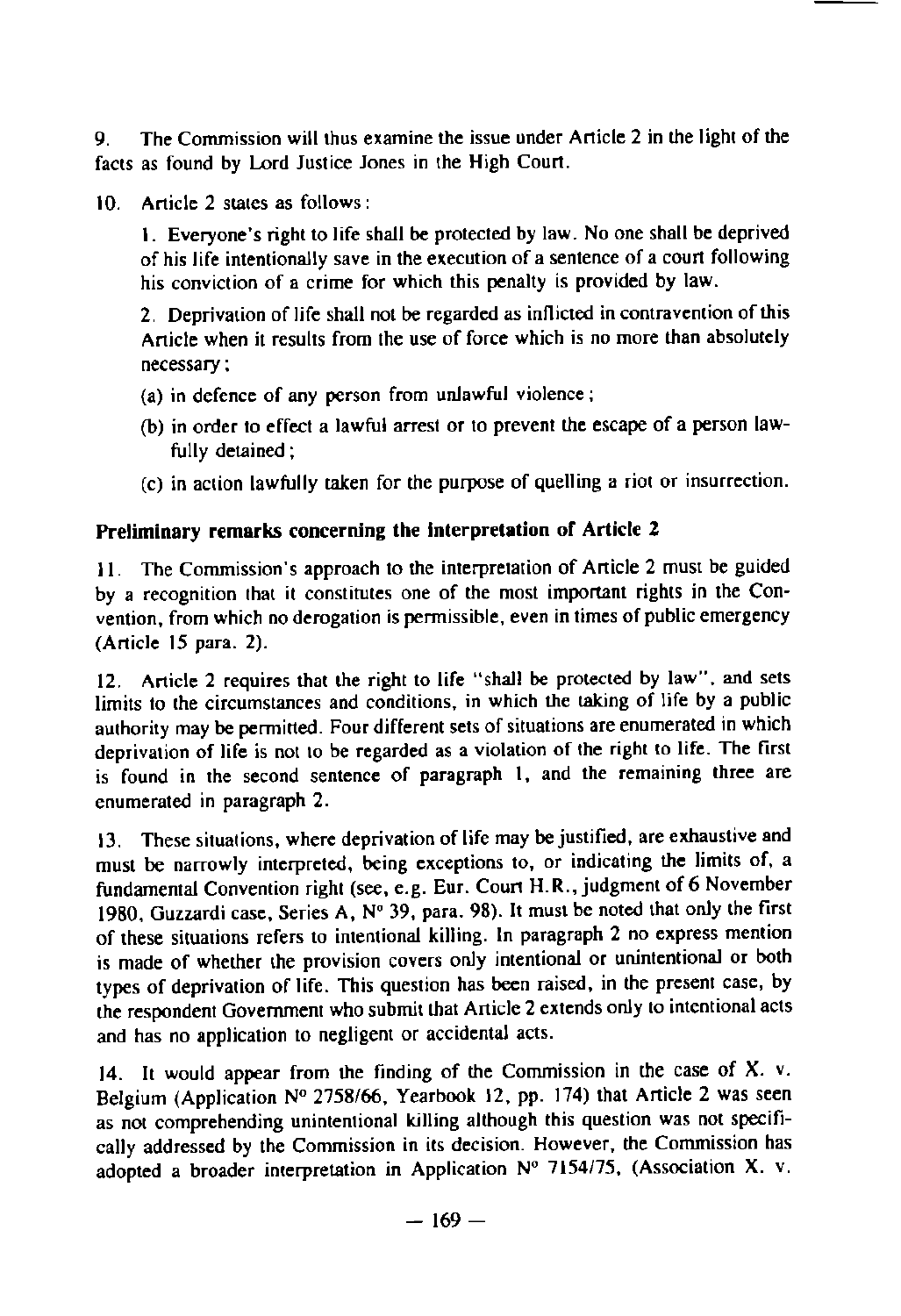United Kingdom Dec.  $12.7.78$ , D.R. 14 p. 31) where, in response to the submission that only intentional deprivation of life was covered, it stated as follows:

"The Commission considers that the first sentence of Article 2 imposes a broader obligation on the State than that contained in the second sentence . The concept that "everyone's right to life shall be protected by law" enjoins the State not only to refrain from taking life "intentionally" but, further, to take appropriate steps to safeguard life. (ibid., p. 32)"

15. The Commission considers that the above interpretation, which views the sphere of protection afforded by Article 2 as going beyond the intentional deprivation of life. flows from the wording and structure of Article 2. In particular, the exceptions enumerated in paragraph 2 indicate that this provision is not concerned exclusively with intentional killing. Any other interpretation would hardly be consistent with the object and purpose of the Convention or with a strict interpretation of the general obligation to protect the right to life . In the Commission's opinion the text of Article 2, read as a whole, indicates that paragraph 2 does not primarily define situations where it is permitted intentionally to kill an individual, but defines the situations where it is permissible to "use force" which may result, as the unintended outcome of the use of force, in the deprivation of life. The use of the force-which has resulted in a deprivation of life-must be shown to have been "absolutely necessary" for one of the purposes in sub-paragraphs (a), (b) or (c) and, therefore, justified in spite of the risks it entailed for human lives.

16 . As regards the interpretation of the concept "absolutely necessary" guidance can be sought in the Court's and Commission's jurisprudence. In the Handyside Case (judgment of 7 .12 .76, Eur. Court H.R., Series A N° 24, para. 48) the Court stated the following in the context of Article 10 para. 2:

"The Court notes at this juncture that, whilst the adjective "necessary", within the meaning of Article 10 para. 2, is not synonymous with "indispensable" (cf. in Articles 2 para. 2 and 6 para. 1, the words "absolutely necessary" and "strictly necessary" and, in Article 15 para. l, the phrase "to the extent strictly required by the exigencies of the situation"), neither has it the flexibility of such expressions as "admissible", "ordinary" (cf. Article 4 para. 3), "useful" (cf. the French text of the first paragraph of Article 1 of Protocol  $N^o$  1), "reasonable" (cf. Articles 5 para. 3 and 6 para. 1) or "desirable"."

17 . The Court has reaffirmed that "necessary" implies a "pressing social need" in the Sunday Times Case (judgment of 26.4.79, Series A  $N^{\circ}$  30, para. 59)—also in the context of Article 10 para. 2-and in the Dudgeon Case (judgment of 22.10.81, Series A  $N^{\circ}$  45, para. 51) in the context of Article 8 para. 2.

18. Above all, the test of "necessity" includes an assessment as to whether the interference with the Convention right was proportionate to the legitimate aim pursued (Sunday Times Case, loc. cit., para.  $62$ , p.  $38$ ). Finally, the qualification of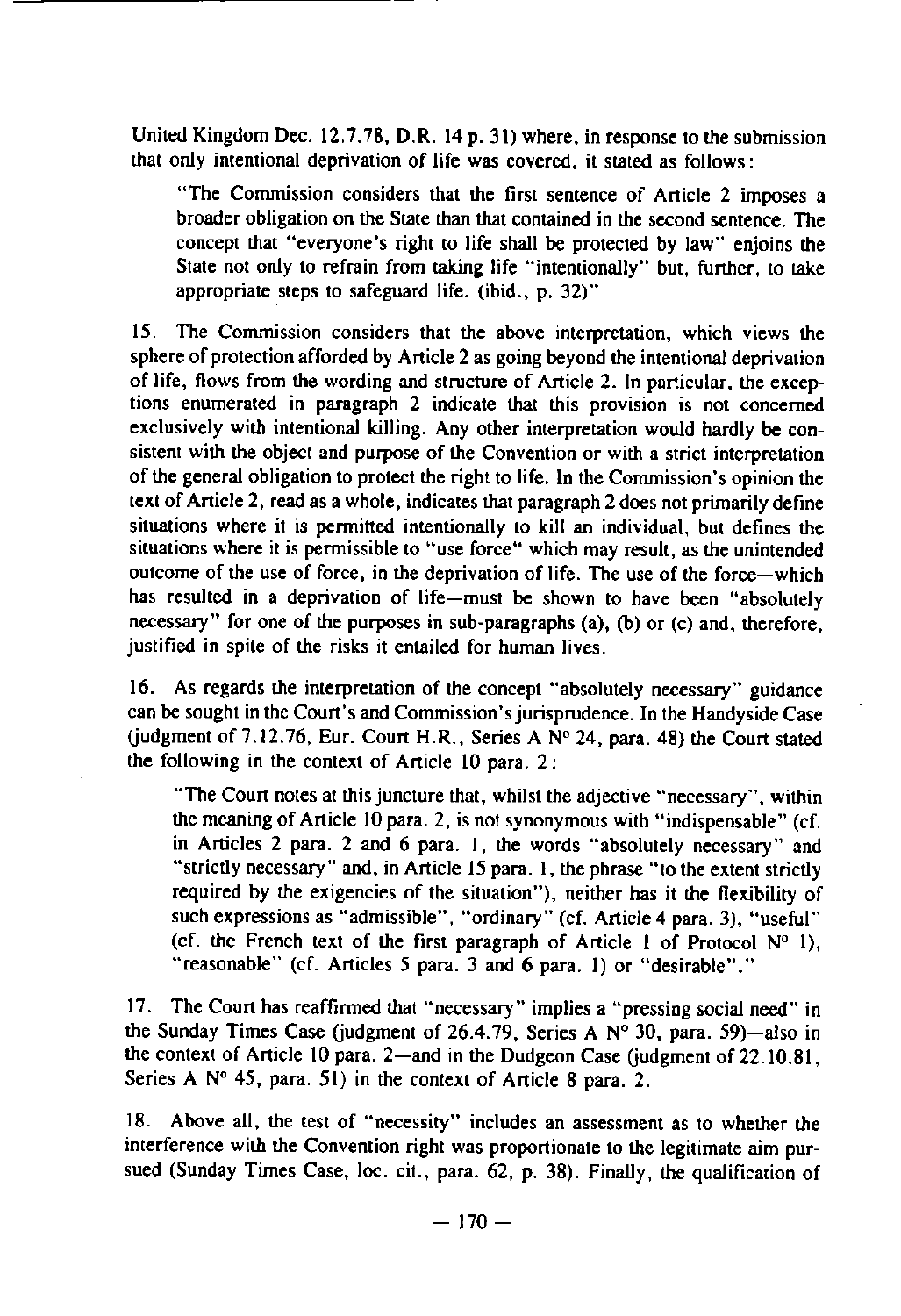the word "necessary" in Article 2 para. 2 by the adverb "absolutely" indicates that a stricter and more compelling test of necessity must be applied .

<sup>19</sup> . Having regard to the above, the Commission thus considers ihat Article 2 para . 2 permits the use of force for the purposes enumerated in sub-paragraphs (a), (b) and (c) subject to the requirement that the force used is strictly proportionate to the achievement of the permitted purpose . In assessing whether the use of force is strictly proponionate, regard must be had to the nature of the aim pursued, the dangers to life and limb inherent in the situation and the degree of the risk that the force employed might result in loss of life. The Commission's examination must have due regard to all the relevant circumstances surrounding the deprivation of life.

# Application of Article 2 to the facts of the case

20 . The Commission recalls that it will examine the issue under Article 2 in the light of the facts as found by Lord Justice Jones in the High Court on 12 March 1982 (see para . 8 above). His description of the situation confronting the eight soldiers prior to the Firing of the round is as follows :

" $\ldots$  There was a riot at the material time and up to about 150 people were doing their best to make life unbearable for the 8 soldiers . And those actions of the rioters included throwing missiles which in fact found their target, on occasions at any rate. When one considers the risks to which the army were subject in those circumstances, namely the risk of serious injury from direct contact and the risk of sniper attack, I take the view that it was fully justified on the part of the Patrol Commander to order a baton round to be fired . "

21 . He also found, as a fact, that the soldier who fired the baton round was trained and experienced in its use ; that he intended no injury to the applicant's son ; that he aimed at a rioter standing next to him and that a blow on the shoulder from a missile disturbed his aim with the result that Brian Stewart was hit on the head by the baton round.

22. The respondent Government submit that in these circumstances the use of the plastic baton round constituted the use of force which was no more than "absolutely necessary" to defend the soldiers from unlawful violence and for the purpose of quelling a riot within the meaning of sub-paragraphs (a) and (c) . The appticant contends, however, in essence, that to use such a dangerous weapon constitutes a disproportionate response of force to the situation confronting the soldiers.

23. The Commission must first examine whether the aim pursued in using the force was permissible under paragraph 2. In particular, the question arises whether the action was "lawfully taken for the purpose of quelling a riot ..." under subparagraph (c).

24 . The Commission **is aware, in** this context, **that the legal** definition of a "riot" **is a ma**tt**er** on which there may be differences **in the law and** practice of member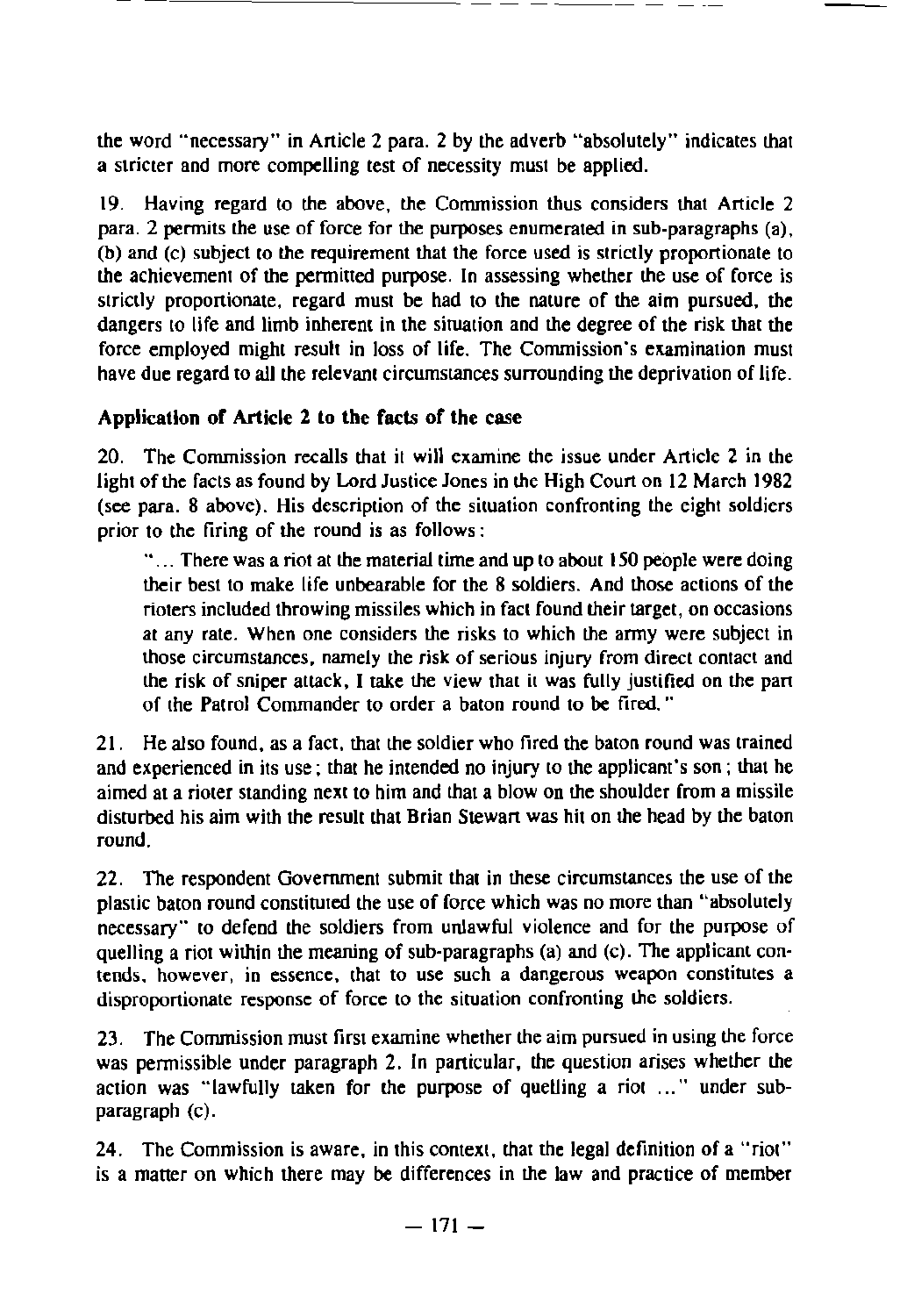States. As with other concepts in the Convention it must, therefore, be regarded as "autonomous" and thus subject to interpretation by the Commission and European Court of Human Rights (see Eur. Court H.R., Künig case, judgment of 28.6.78, Series A Nº 27, para. 88, p. 29).

25 . The Commission does not consider it necessary to attempt an exhaustive definition or elucidation of the term "riot" in sub-paragraph (c) . In the present case, the Commission considers that an assembly of 150 persons throwing missiles at a patrol of soldiers to the point that they risked serious injury must be considered, by any standard, to constitute a riot. There can be no doubt also, in view of the decisions of the Northern Ireland courts, that the action of the soldiers was lawful under Northern Irish law (Section 3 of the Criminal Law Act (Northern Ireland) 1967) . The aim pursued, therefore, falls within sub-paragraph (c) .

26. The Commission must now examine whether the force used in pursuit of the above aim was "absolutely necessary" within the meaning of paragraph 2 . As stated above, it must consider the proportionality of the use of the plastic baton round to the aim pursued, having regard to the situation confronting the soldiers, the degree of force employed in response and the risk that the use of force would result in the deprivation of life.

27. In assessing this question, the Commission must also bear in mind that the events took place in Northem Ireland which is facing a situation of continuous public disturbance that has given rise to much loss of life (see e.g. Case of Ireland v. the United Kingdom, Series A, Vol. 25). Moreover, rioting of the kind which occurred in the present case is a frequent occurrence and gives rise to the apprehension, as adverted to by Lord Justice Jones, that the disturbance will **be** used as a cover for sniper attack, although no claim has been made in the present case that the patrol actually came under such attack .

Finally, the Commission must also observe, in this context, that the Convention specifically envisages, in sub-paragraph (c), the right of the authorities to take action to quell a riot without imposing any requirement of retreat or avoiding action in the face of mounting violence .

28. The Commission notes that the use of the plastic baton round in Northern Ireland has given rise to much controversy and that it is a dangerous weapon which can occasion serious injuries and death, particularly if it strikes the head. However, information provided by the parties conceming casualties, compared with the number of baton rounds discharged, shows that the weapon is less dangerous than alleged .

29. It recalls that the group of soldiers were confronted with a hostile and violent crowd of 150 persons who were attacking them with stones and other missiles, and, further, that the soldier's aim was disturbed at the moment of discharge when he was struck by several missiles.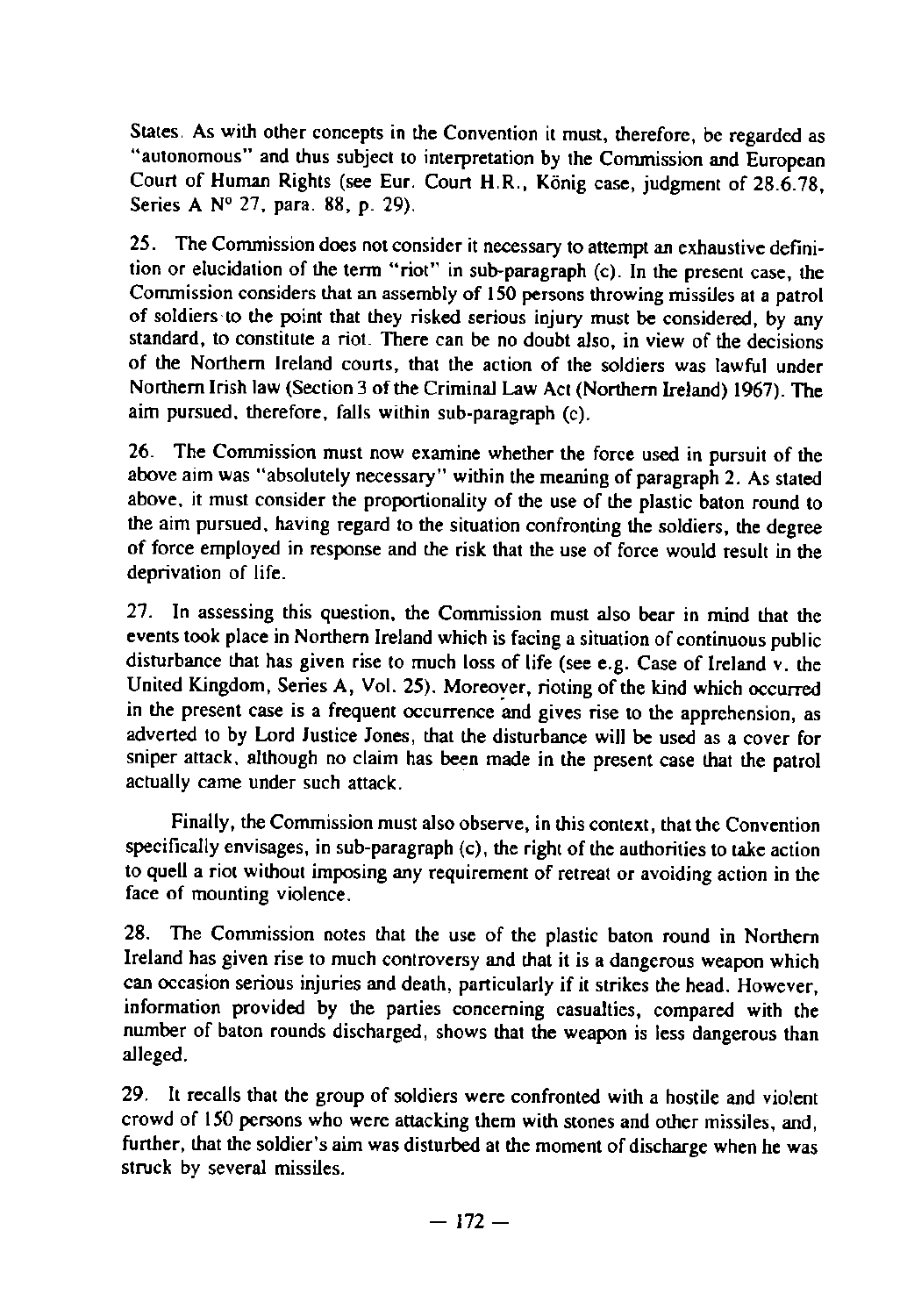30. The Commission is of the opinion, taking due account of all the surrounding circumstances, referred to above, that the death of Brian Stewart resulted from the use of force which was no more than "absolutely necessary" "in action lawfully taken for the purpose of quelling a riot ..." within the meaning of Article 2 para . 2 (c). In view of this finding the Commission does not consider it necessary to examine the respondent Govemment's altemative plea that the force was no more than "absolutely necessary" "in defence of any person from unlawful violence" under sub-paragraph (a) .

# **As regards** Article <sup>3</sup>

<sup>31</sup> . Article 3 of the Convention **states** as follow <sup>s</sup>

"No one shall be subjected to torture or to inhuman or degrading treatment or punishment. "

32 . The applicant alleges that her son was subjected to inhuman treatment or punishment through being struck violently on the head by the plastic baton round . The respondent Government submit that "treatment" falling within Article 3 must be shown to be deliberate treatment and that a person cannot be subjected to inhuman treatment or punishment by mistake or by an accident .

33 . The Commission refers to its above finding (para . 30) that the facts do not reveal a breach of Article 2 pare . **I** in the present case and that the use of force was justified under paragraph 2 (c). The Commission considers that in such circumstances, where force is used in conformity with Article 2 resulting in accidental harm, as in the present case, no issue of treatment in breach of Article 3 can arise .

# As regards Article 14

34 . The applicant also alleges that plastic baton rounds have been used only against the Roman Catholic or Republican community in Northern Ireland in breach of Article 14 .

<sup>35</sup> . This **provision is in the following terrns :**

"The enjoyment of the rights and freedoms set forth in this Convention shall be secured without discrimination on any ground such as sex, race, colour, language, religion, political or other opinion, national or social origin, association with a national minority, property, birth or other status. "

36. The Commission does not consider that this complaint has been in any way **substantiated** by the applicant who has adduced no evidence in support of her **allegation .**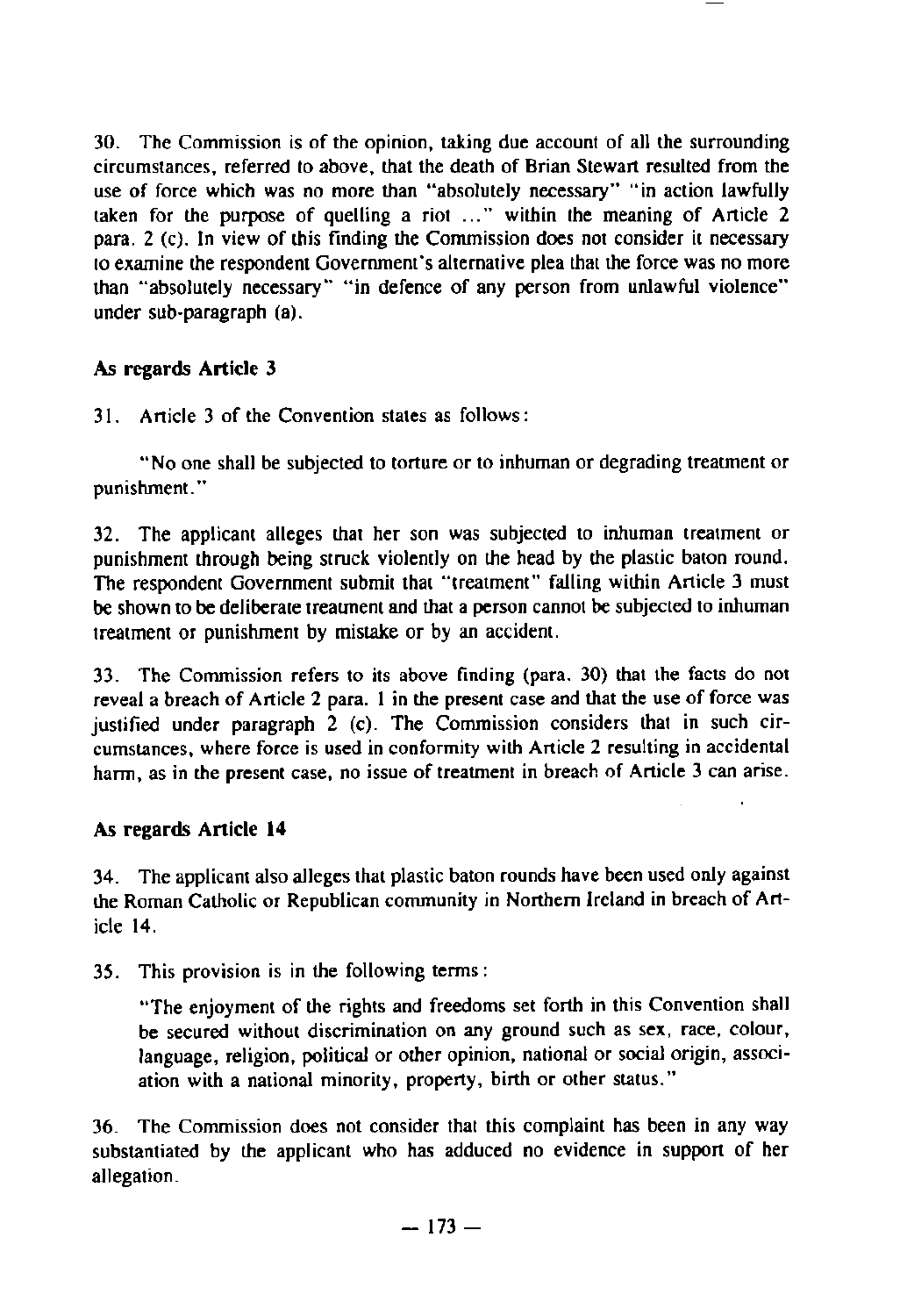#### **Conclusion**

37. The Commission concludes **that the applicant's complaints** reveal no appearance of a breach of the Convention and that they fall to be rejected **as mani**festly ill-founded **within the meaning** of Art. 27(2) of the Convention .

For these reasons, the Commission

DECLARES THE APPLICATION INADMISSIBLE.

#### (TRADUCTION)

#### EN FAIT

La requête introduite par M<sup>me</sup> Kathleen Stewart, résidant actuellement en Irlande du Nord, concerne la mort de son fils Brian, tué d'une balle en matière plastique tirée par l'armée en Irlande du Nord.

Elle est représentée par M<sup>me</sup> Barbara Cohen, solicitor au «National Council for Civil Liberties (NCCL) » et par Lord Gifford, Q.C., avocat («counsel»).

Le 4 octobre 1976, le fils de la requérante, Brian, qui était alors **âgé** de 13 ans, a été atteint à la tête par une balle en plastique tirée par le caporal Smith, soldat britannique servant en Irlande du Nord. Il est décédé le 10 octobre 1976 des suites de ses blessures . Une autopsie a révélé que son décès était **dû** à une déchirure, un hématome et un oedéme du cerveau provoqué par une fracture du crâne, le 10 octobre 1976 .

Le 7 décembre 1977, une enquête judiciaire sur la mort de Brian Stewart s'est déroulée devant un «coroner» de la ville de Belfast, siégeant avec jury . Un rapport ne formulant aucune conclusion a été rendu.

La requérante a ensuite entamé une procédure, en tant qu'administratrice de la succession de son fils, contre le ministère de la Défense, devant le tribunal des +Recorders **-** de Belfast, réclamant 1000 livres de dommages-intérêts pour la mort de son fils. Elle invoquait la négligence des préposés du défendeur ou, subsidiairement, les coups et blessures et l'atteinte à l'intégrité de la personne du défunt par les préposés du défendeur. L'affaire est passée en jugement le 23 mai 1979 devant le juge Brown. Celui-ci a estimé qu'une émeute était en cours, que la vie de la patrouille de l'armée était en péril et qu'il était justifié, dans ces circonstances, de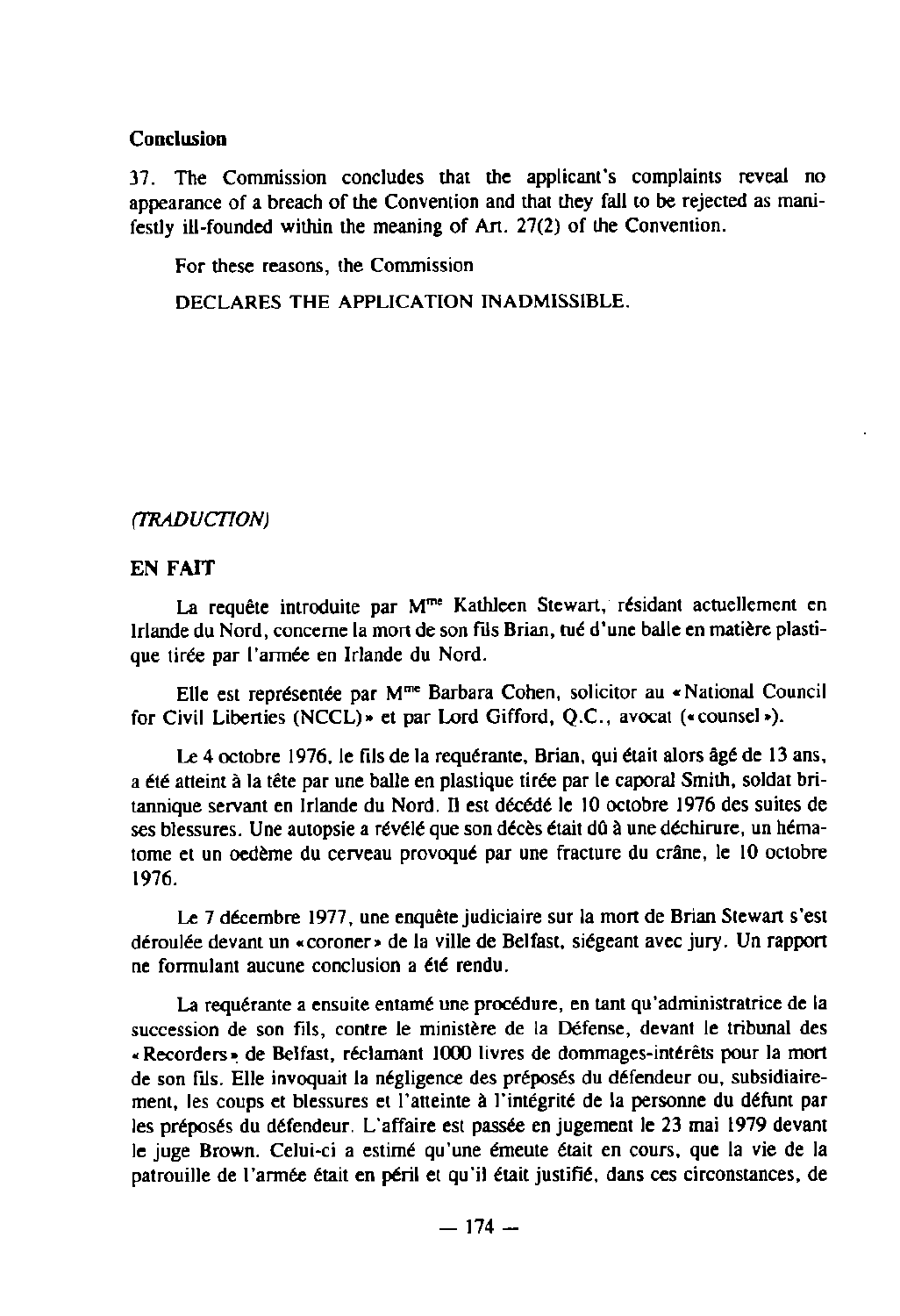tirer les balles en plastique . La requérante s'est pourvue en appel auprès de la « High Coun • où l'affaire a fait l'objet d'une nouvelle audience les 8, 9 et 10 mars 1982 . Le 12 mars 1982, Lord Justice Jones a rejeté l'appel.

La requérante a produit, au cours de cette procédure, des témoignages pour établir, d'une part, que son fils n'avait panicipé à aucun moment, avant d'être abattu, à un quelconque acte d'agression contre la patrouille dont faisait partie le caporal Smith et, d'autre part, qu'aucune émeute n'était en cours au moment de l'incident. L'un des témoins a déclaré qu'il y avait à proximité un groupe de six ou sept enfants, âgés de 7 à 9 ans, qui jetaient des pierres aux soldats .

Les témoins de l'armée ont donné une version différente des faits, déclarant que le caporal Smith faisait partie d'une patrouille de huit hommes du quartier Turf Lodge de Belfast. Ils étaient en butte, de chaque côté, à une foule d'environ 150 personnes qui les bombardaient de pierres et de bouteilles . Le lieutenant O'Brien, qui commandait la patrouille, ordonna qu'on tire une balle en plastique, mais cela n'eut aucun effet . Les pienes tombaient dru et tous les membres de la patrouille **étaient** touchés . Le lieutenant O'Brien ordonna au caporal Smith de tirer une balle en plastique sur l'un des meneurs des émeutiers qui lançaient des projectiles . II le fit, visant les jambes du jeune homme, mais il fut atteint par deux projectiles à la jambe et à l'épaule, ce qui le ftt vaciller au moment où il tirait, si bien que la balle toucha Brian Stewart qui se tenait à côté du jeune homme.

Lord Justice Jones a écarté les dépositions des témoins cités par la requérante pour leur préférer celles des témoins de l'armée, selon lesquelles une émeute était en cours . Il a aussi considéré comme établi que Brian Stewart participait activement à l'émeute. Dans son jugement, il a exprimé ses constatations de la manière suivante :

. . . Il y avait une émeute au moment des faits et près de 150 personnes faisaient de leur mieux pour rendre la vie insupportable aux huit soldats . Et, entre autres activités, les émeutiers lançaient des projectiles qui atteignaient leur cible, en tout cas de temps à autre. Si l'on considère les risques auxquels était soumise l'armée dans ces conditions, à savoir le risque de recevoir directement des blessures graves ou le risque d'être attaquée par des tireurs embusqués, j'estime que le commandant de la patrouille était pleinement fondé à ordonner que soit tirée une balle en plastique .-

Il a admis que le tir était raisonnable pour la prévention d'infractions pénales, conformément à l'article 3 (1) de la loi de 1967 relative au droit pénal (« Criminal Law Act  $1967$ ») (\*).

<sup>(•)</sup> Ce **tt** e disposition est ainsi libellée :

<sup>.(1)</sup> II est permis de recourir à la force, dans une nrsure raisonnable comple tenu des circonstunces, pour empécher des infractions pénales ou pour effectuer ou faciliter l'arrestation légale de délinquants, de suspects ou d'évadés .•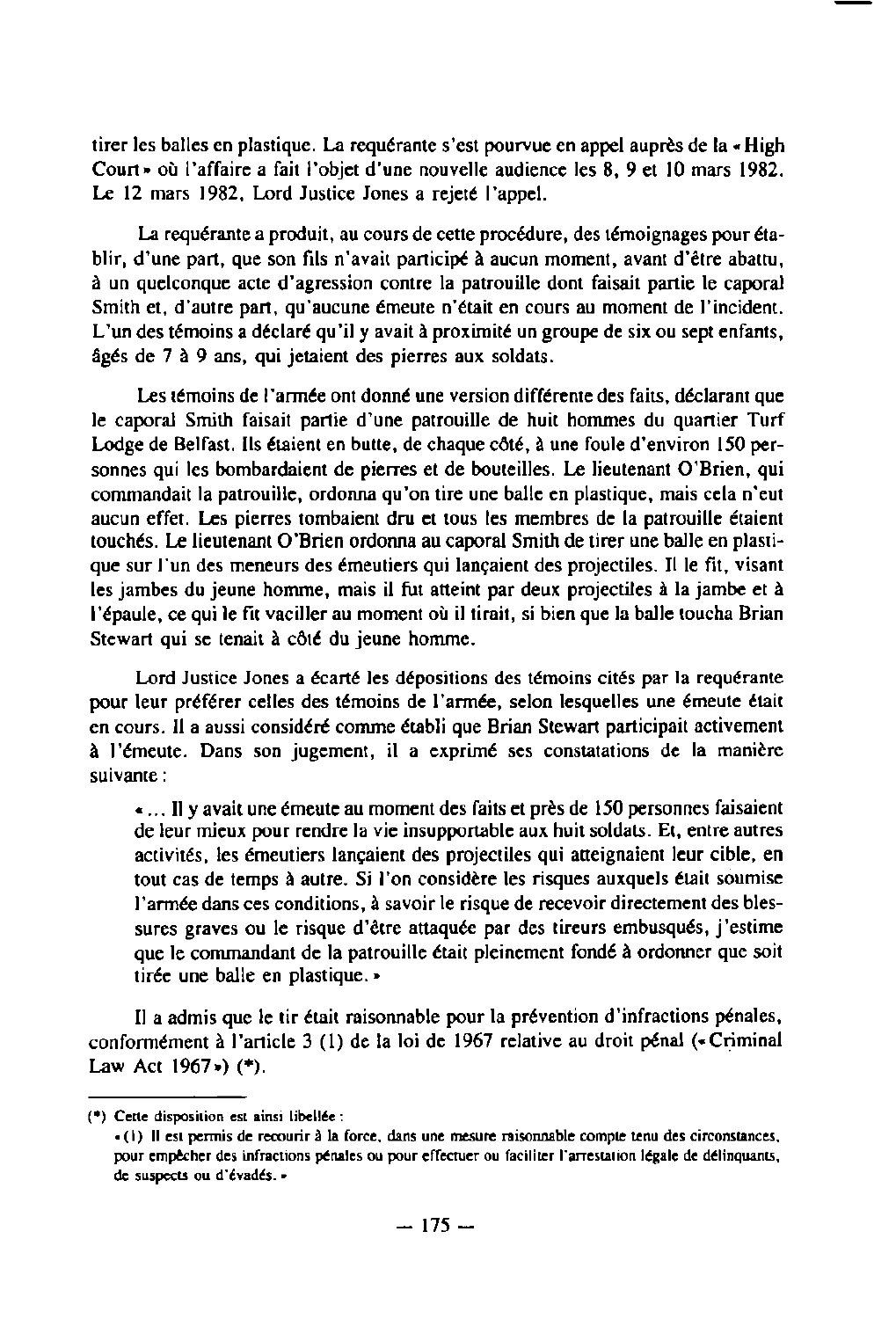**Il** a aussi déclaré que, la balle en plastique étant une arme potentiellement meurtrière, il fallait apprécier son utilisation selon un critàre élevé de prvdence . Néanmoins, le caporal Smith avait agi avec raison et prudence lorsqu'il avait tiré . Il s'agissait d'un tireur expérimenté auquel on ne saurait reprocher le fait que son coup ait été dévié, si bien que c'est Brian Stewart et non pas la cible prévue qui a été atteint. Il a aussi estimé que, dans une situation d'émeute, l'absence de sommations n'avait pas véritablement d'importance .

**Il** a conclu en ces termes :

. Après avoir étudié attentivement toutes les preuves el les faits qu'ils révèlent, j'en suis venu à la nette conclusion que le tir de cette balle en plastique constituait un usage raisonnable de la force étant donné les circonstances et que le caporal Smith a fait preuve, en tirant, de prudence et de diligence.

### **Informations concernant les balles en plastique et leur emploi en Irlande du** Nord, telles qu'elles ont été présentées par la requérante

C'est en 1970 qu'on a employé pour la premiére fois en Irlande du Nord la . balle-matraque - (. baton round •), sous forme de balle en caoutchouc . Les forces de sécurité en Irlande du Nord ont tiré près de 55 .000 balles en caoutchouc entre 1970 et 1975, **année** où on les a retirées . L'emploi des balles en caoutchouc en Irlande du Nord est à l'origine de trois décès . En outre, de nombreuses victimes ont perdu un oeil ou les deux, ont été défigurées ou ont subi d'autres blessures graves .

Entre 1973 **et 1975, on a introduit progressivement la balle de plastique . Elle est tirée avec une arme à canon plus long qui lui donne une plus grande précision .** Alors **que la balle en caoutchouc devait** être tirée **vers le sol et ricocher** vers **la cible, la balle en plastique est destinée à** être **tirée** directement **contre la personne .**

**Dans une réponse parlementaire du 21 janvier** 1977, **M. Wellbeloved a fourni, au nom du Gouvernement défendeur, les renseignements suivants concernant la balle en plastique :**

**- La balle en plastique PVC de 25 grains actuellement employée en Irlande du Nord pése environ 135 grammes et mesure 3 1/2 pouces de long et 1 1/2 pouce de diamètre . On trouvera ci-après des détails concernant son énergie cinétique et sa vitesse :**

| Distance                           | 5 yds | 15 yds | $25 \text{ yds}$ | 50 <sub>yd</sub> | $75$ vds                             |
|------------------------------------|-------|--------|------------------|------------------|--------------------------------------|
| Vitesse<br>(mètres par<br>seconde) | 60    | 60     | 56               | 47               | Renseignements<br>non<br>disponibles |
| Energie ciné-<br>tique (Joules)    | 265   | 243    | 212              | 149              |                                      |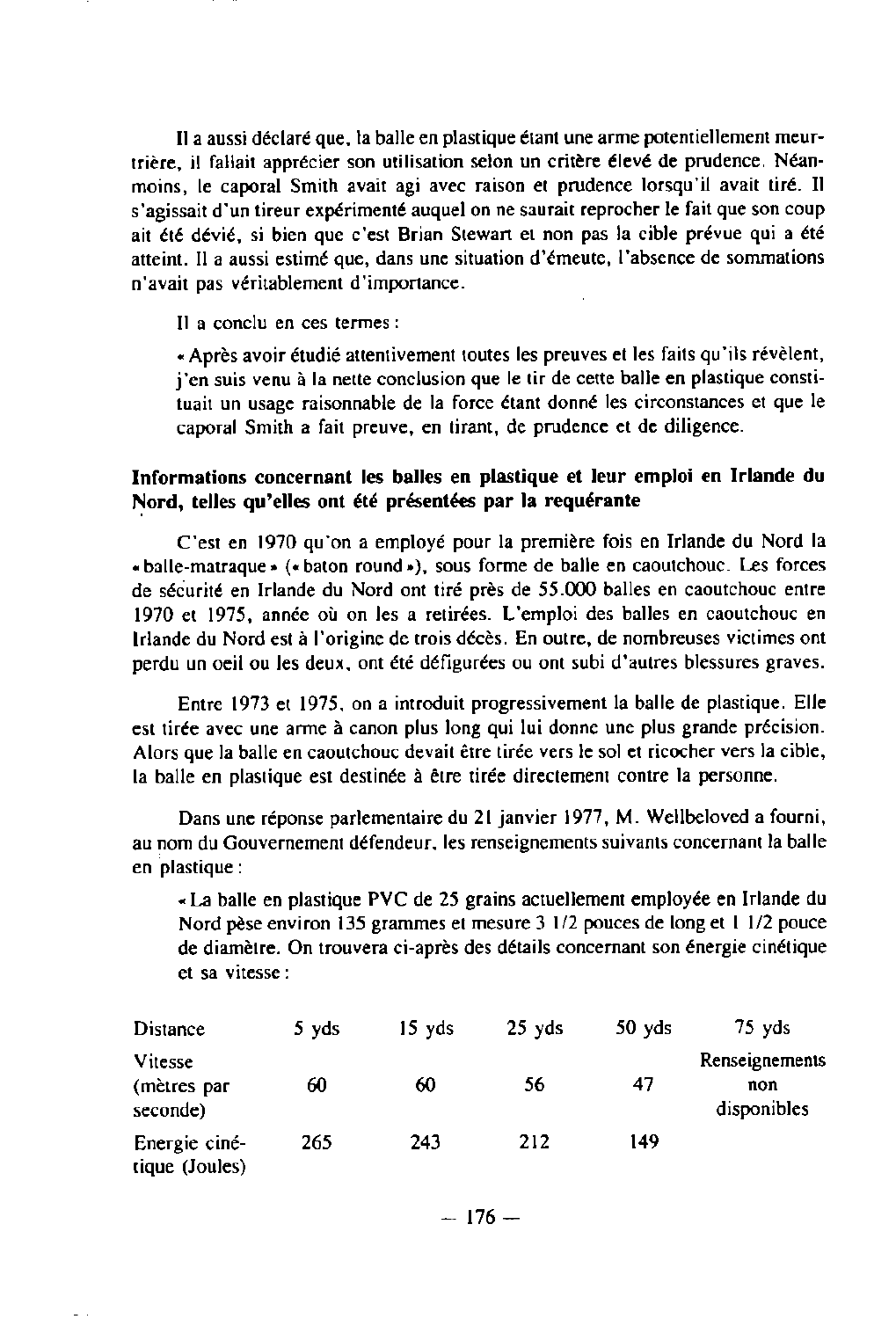Des tests portant sur des armes de cette nature entrepris aux Etats-Unis par la • Law Enforcement Assistants Administration (LEAA)- ont indiqué que des impacts supérieurs à 122 Joules avaient des effets de type grave . En conséquence, le Gouvernement défendeur savait ou devait savoir que l'emploi de cette arme pouvait causer la mort et des blessures graves à une distance de moins de 50 mètres . Les instructions adressées aux soldats à propos du tir de balles-matraques figurent dans le « Règlement sur l'emploi des balles en PVC• . qui prévoit :

**-** Instructions générales

- **<sup>1</sup> .** Il **peut** être **fait usage de balles-matraques pour disperser une foule chaque fois que cela est considéré comme un exercice minimal et raisonnable de la force étant donné les circonstances .**
- <sup>2</sup> . Les **balles doivent étre tirées sur des personnes déterminées et non sans discrimination sur la foule .** Il **faut viser de manière à ce qu'elles frappent directement** (c'est-à-dire sans ricochet) la partie inférieure du corps de la cible
- **3 . L'autorité nécessaire pour décider de l'emploi de ces balles est déléguée au commandant sur place .**
- 4 . Les balles **ne doivent pas ètre tirées à une distance de moins de 20** mètres **sauf lorsque la sécurité des soldats ou d'autrui est gravement menacée .**
- **5 . La balle-matraque a été con**ç**ue et fabriquée pour disperser les foules . Elle peut** aussi servir à empêcher une évasion des prisons de Sa Majesté si, compte tenu des circonstances, on estime encore que cela constitue l'exercice minimal et **raisonnable de la force . Si un détenu peut** être **appréhendé sans arme, il ne faut** pas employer **de balles .** »

La requérante soutient qu'il ressort des faits que le Gouvernement défendeur **a autorisé le tir de balles-niatraques dans les situations suivantes :**

- **<sup>a</sup> . en tant que** moyen destiné **à disperser les foules**
- **b . en visant directement** le corps d'individus
- <sup>c</sup> . à des **distances connues** pour **ètre fatales**
- **d . dans des circonstances où il n'y a pas de menace pour la vie ou la sécurité de soldats ou d'autmi .**

Avant la mort de Brian Stewart, les balles en plastique avaient aussi causé la mort d'un enfant, Steven Geddis, âgé de dix ans, atteint à la tempe le 28 août 1975. Depuis la mort de Brian Stewart, 9 autres personnes ont été tuées par des balles en plastique en Irlande du Nord, y compris quatre enfants àgés de **<sup>11</sup>** à 15 ans .

Pour autant que la requérante puisse le savoir, à l'exception du Royaume-Uni, aucun pays du Conseil de l'Europe n'emploie ou n'autorise l'emploi de balles en plastique . Dans cenaines parlies du Royaume-Uni, autres que l'Irlande du Nord, des balles en plastique ont été remises à la police mais on ne signale aucun incident révélant leur emploi. Celui-ci a été condamné par un vote du Parlement européen à une large majorité le 13 mai 1982.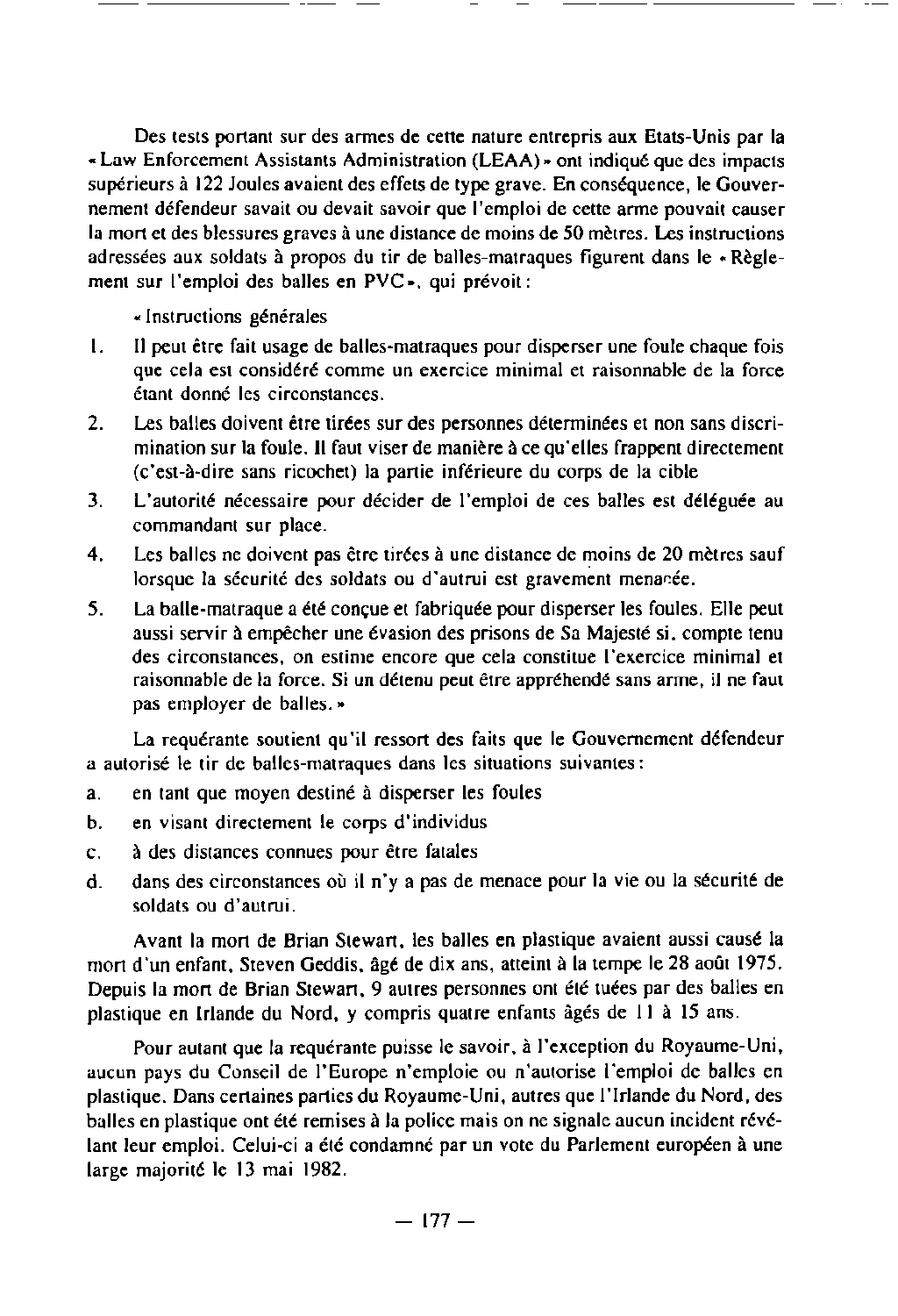## **GRIEFS** ET ARGUMENTATION

### Article 2

La requérante soutient que, méme si la Commission **retient les** faits tels qu'ils ont été présentés par les témoins de l'armée et établis en justice, les droits de son fils au titre de l'article 2 de la Convention ont été violés . Elle allègue que le Gouvernement défendeur a violé l'article 2 de la Convention, notamment en autorisant et en employant largement la balle-matraque, arme dangereuse et meurtrière, comme méthode de dispersion des foules.

Peu importerait que le caporal Smith ait eu ou non l'intention de tuer ou de mettre en péril la vie de Brian Stewart ou de toute autre personne . La requérante n'admet pas l'opinion que la Commission semble avoir adoptée dans la requète N° 2758/66, selon laquelle un meunre non intentionnel ne saurait justifier un grief au titre de l'article 2. Cette décision devrait être révisée . Si un gouvernement approuve l'usage d'annes meurtrières, dans des circonstances où il est fort probable ou quasi certain que des morts en résulteront, un grave problème se pose au regard de l'article 2 . En autorisant cette arme et en en faisant un large usage, le Gouvernement défendeur a mis en péril la vie de toute personne pouvant être atteinte par les balles-matraques.

Il est aussi allégué que la force employée pour tirer sur Brian Stewart n'était pas - absolument nécessaire - ni pour défendre la patrouille de l'armée contre la violence illégale ni pour réprimer une émeute. En outre, les événements qui se déroulaient au moment des faits (à supposer que le compte rendu des témoins de l'armée soit exact) ne constituaient pas une émeute au sens de la Convention.

#### Article 3

La requérante soutient en outre que le Gouvernement défendeur a violé l'article 3 en permettant et en faisant directement en sorte que Brian Stewart soit soumis à une peine ou un traitement inhumains en étant violemment frappé à la tête par une balle en plastique.

#### Article 14

En outre, la requérante allègue que le Gouvernement défendeur a violé l'article 14 en ce que le risque de perdre la vie et les traitements inhumains introduits par l'usage des balles-matraques en Irlande du Nord ont été subis totalement ou principalement par des personnes de religion catholique romaine et/ou d'opinions républicaines .

#### Objet de **la plainte**

La requérante réclame une satisfaction équitable au titre de l'article 50 de la Convention, demandant réparation pour la perte cruelle qu'elle a subie.

. . . . . . . . . . . . . . .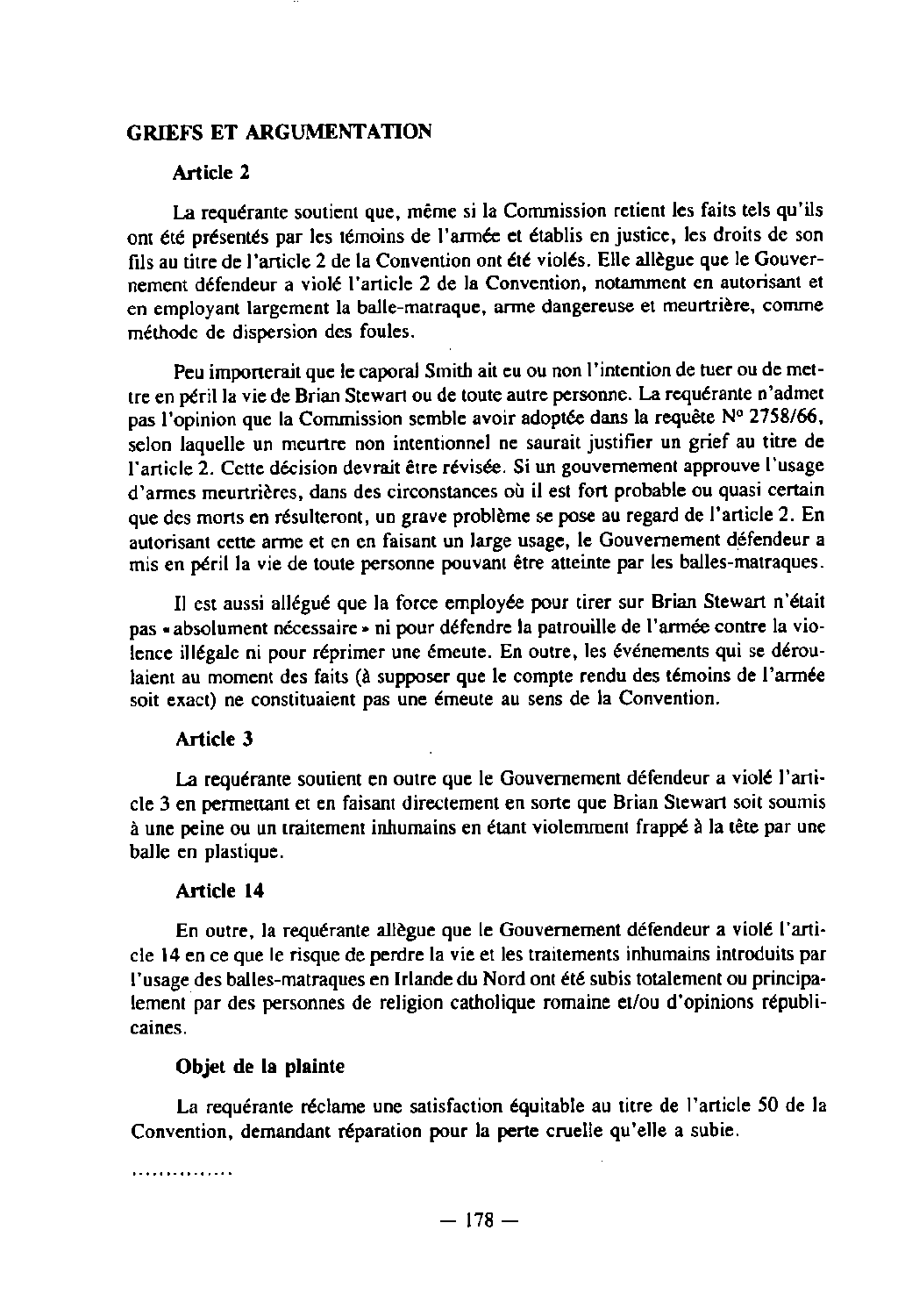#### EN DROIT (Extraits)

La requérante se plaint de la mort de son fils Brian, tué après avoir été frappé à la tête par une batle en plastique ( **«** plastic baton round» ou . plastic bullet •) tirée au cours d'une émeute par un soldat britannique servant en Irlande du Nord . Elle soutient que sa mort est le résultat d'un recours à la force en violation de l'article 2 de la Convention. Elle invoque en outre une violation des articles 3 et 14 de la Convention.

. . . . . . . . . . . . . . .

# Sur l'article 2

6 . Le Gouvemement soutient que l'article 2 conceme uniquement la mort infligée intentionnellement et ne s'applique ni aux accidents ni au comportement négligent . **Il** allégue, à titre subsidiaire, que l'acte du soldat, lorsqu'il a tiré la balle en plastique, constituait un recours à la force rendu absolument nécessaire «pour assurer la défense de toute personne contre la violence illégale • ou . pour réprimer, conformément à la loi, une émeute », au sens de l'article 2 par. 2 (a) et (c). Il affirme qu'une grave émeute avait lieu au moment des faits et que les membres de la patrouille de l'armée couraient le risque d'être gravement blessés . En outre, le soldat concerné avait été atteint par un projectile au moment de tirer, ce qui avait dévié son coup.

7 . La requérante conteste la version des faits telle qu'elle a été établie par Lord Justice Jones devant la High Court. Elle nie qu'il y ait eu une émeute au moment de l'incident. Quoi qu'il en soit, elle soutient qu'à supposer admis les faits établis par la High Court, la force employée dans ces circonstances était disproportionnée à la menace ou au risque de blessures devant lesquels se trouvaient les soldats . Elle allégue, **<sup>à</sup>** cet égard, que la balle en plastique est une arme meurtrière connue pour infliger des blessures graves et parfois fatales, surtout quand elle atteint la tête. Autoriser le recours à une telle arme dans des circonstances où il n'y a pas de menace réelle pour la vie et où une erreur de maniement peut provoquer la mort représente un recours à la force qui n'est pas « absolument nécessaire », en violation de l'article 2. Elle soutient aussi que les faits, tels qu'ils ont été établis par la High Court, ne constituent pas une « émeute » au sens de l'article 2 par. 2 (c) qui vise des troubles civils de bien plus grande ampleur que ceux qui, d'après la High Court, se sont réellement produits .

<sup>8</sup> . La Commission constate que la requérante **ne** reconnaît pas les faits tels qu'ils ont été établis par la High Court et qu'elle conteste la conclusion de cette dernière selon laquelle une émeute avait lieu au moment où son fils a été tué. Néanmoins, le juge national, contrairement à la Commission, a eu l'avantage de pouvoir entendre les témoins directement el d'évaluer la véracité et la valeur probante de leur témoignage aprés **un examen** attentif. En conséquence, en l'absence de tout nouveau moyen de preuve présenté à la Commission et de toute indication selon laquelle le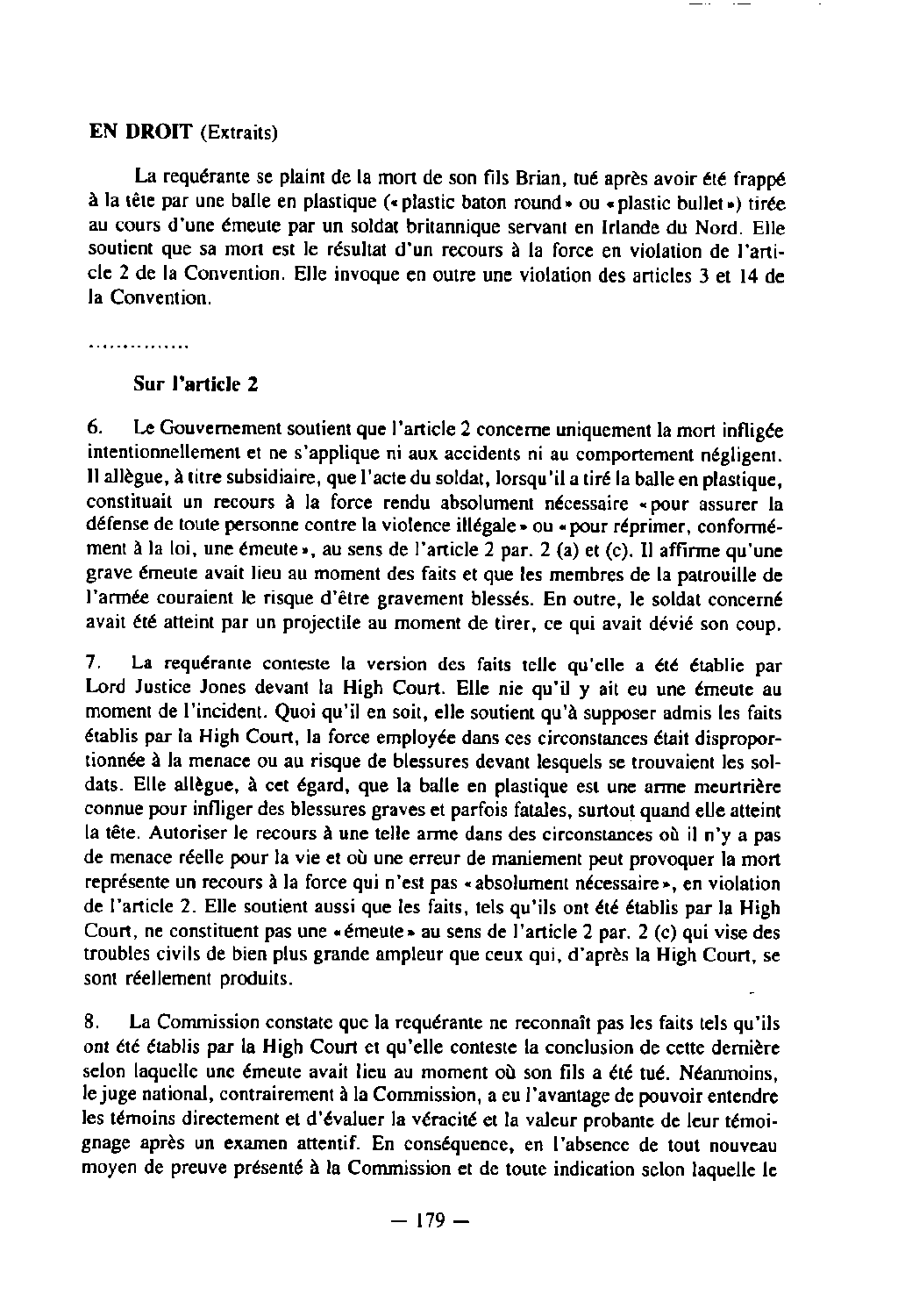juge aurait évalué de manière incorrecte les éléments de preuve qui lui ont été présentés, la Commission doit fonder son examen des problèmes dont elle est saisie sous l'angle de la Convention sur les faits tels qu'ils ont été établis par les tribunaux nationaux .

<sup>9</sup> . La Commission **examinera** donc le problème qui se pose sur le terrain de l'article 2 à la lumière des faits tels qu'ils ont été établis par Lord Justice Jones à la High Court.

10 . L'article 2 est ainsi libellé :

<sup>1</sup> . Le droit de toute personne à la vie est protégé par la loi . La mort ne peut être infligée à quiconque intentionnellement, sauf en exécution d'une sentence capitale prononcée par un tribunal au cas où le délit est puni de cette peine par la loi.

2. La mort n'est pas considérée comme infligée en violation de cet article dans les cas où elle résulterait d'un recours à la force rendu absolument nécessaire :

- a. pour assurer la défense de toute personne contre la violence illégale;
- b. pour effectuer une arrestation régulière ou pour empêcher l'évasion d'une personne régulièrement détenue ;
- c. pour réprimer, conformément à la loi, une émeute ou une insurrection.

# Remarques préliminaires concernant l'interprétation de l'article 2

**<sup>11</sup> .** Dans sa manière d'aborder l'interprétation de l'article 2, la Commission doit être guidée par la reconnaissance du fait qu'il s'agit d'un des droits les plus importants de la Convention, pour lequel aucune dérogation n'est permise, mème en cas de danger public (article 15 par. 2).

<sup>12</sup> . L'article 2 exige que le droit à la vie soit «protégé parla loi» et il fixe des lintites aux circonstances et aux conditions dans lesquelles une autorité publique peut être autorisée à infliger la mort. Il énumère quatre types différents de situations dans lesquelles l'infliction de la mort ne doit pas être considérée comme une violation du droit à la vie . On trouve le premier dans la deuxième phrase du paragraphe 1 et les trois autres au paragraphe 2 .

13. Cette liste de situations dans lesquelles l'infliction de la mort peut être justifiée est exhaustive et appelle une interprétation étroite car il s'agit d'exceptions à un droit fondamental reconnu par la Convention ou d'indications des limites de celui-ci (voir, par exemple, Cour Eur. D.H ., arrèt Guzzardi du 6 novembre 1980, série A n° 39, par. 98). II faut noter que seule la première de ces situations vise la mort infligée de façon intentionnelle. Le paragraphe 2 ne précise nullement si la disposition vise uniquement la mort infligée de maniére intentionnelle ou non intentionnelle ou les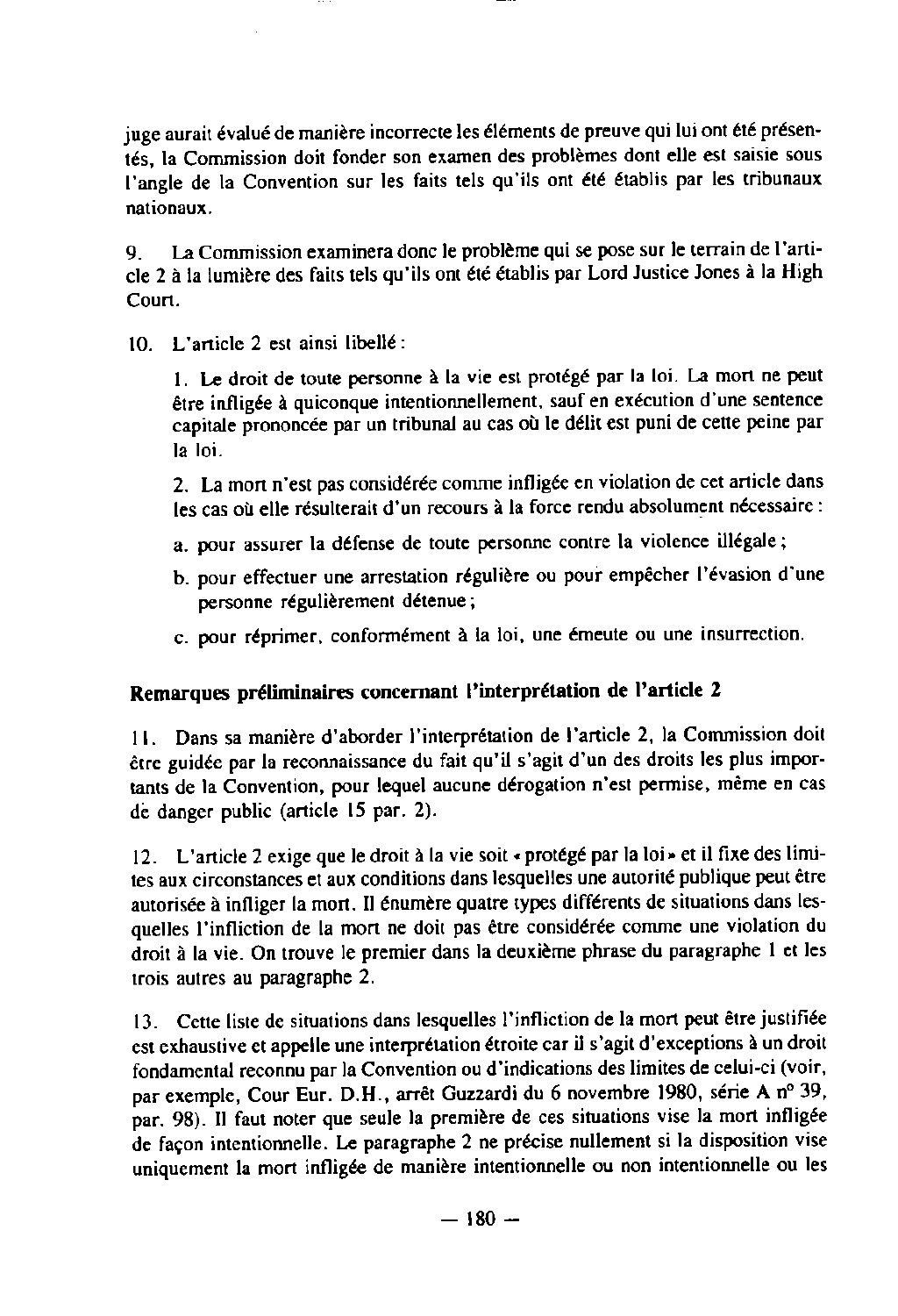deux . Cette question a été soulevée en l'espèce par le Gouvernement défendeur, qui soutient que l'article 2 s'applique uniquement aux actes intentionnels et nullement aux actes de négligence ou aux cas fortuits.

<sup>14</sup> . II semble, d'après l'opinion de la Commission dans l'affaire X . c/Belgique (Requète N° 2758/66, Annuaire 12, p . 174-192), que l'article 2 ait été envisagé comme n'englobant pas la mort infligée de manière non intentionnelle, bien que la Commission n'ait pas abordé spécifiquement cette question dans sa décision . Mais la Commission a adopté une interprétation plus large à propos de la requête  $N^{\circ}$  7154/75, Association X. c/Royaume-Uni (D.R. 14 p. 31-39), où, en réponse à l'argument selon lequel seule la mort infligée intentionnellement relevait de l'article 2, elle a déclaré ce qui suit :

**• La Commission estime que la première phrase de l'a** rt **icle 2 impose à l'Etat une obligation plus large que celle que contient la deuxième phrase . L'idée que • le droit de toute personne** à **la vie est protégé par la loi . enjoint à l'Etat non seulement de s'abstenir de donner la mo** rt **• intentionnellement ., mais aussi de prendre les mesures nécessaires à la protection de la vie .** - (**ibid, p. 36).**

<sup>15</sup> . La Corrunission **estime que l'interprétation ci-dessus, qui envisage la sphère de** protection offerte par l'article 2 comme ne se limitant pas à la mort infligée intentionnellement, découle du libellé et de la structure de l'article 2. Les exceptions énumé**rées au paragraphe 2, notamment, indiquent que cette disposition ne vise pas** exclusivement **la mo**rt infligée **intentionnellement . Toute autre interprétation serait dif**fi**cilement compatible avec l'objet et la finalité de la Convention ou avec une interprétation stricte de l'obligation générale de protéger le droit à la vie .** Selon la Commission, le texte de l'article 2, pris dans son ensemble, indique que le paragraphe **2 ne définit pas avant tout des situations dans lesquelles il est permis de tuer intentionnellement un individu mais les situations où il est permis d'avoir . recours à la force . alors** même **que cela peut aboutir à la mo**rt **, comme conséquence non prévue du recours à la force .** Il **faut démontrer que le recours à la force - qui a abouti à la mo**rt - é**tait • absolument nécessaire . à l'un des objectifs mentionnés aux alinéas (a), (b) ou** (c) et donc justifié **malgré les** ri**sques qu'il impliquait pour des vies humaines.**

**16 . En ce qui conceme l'interprétation de la notion d'absolue nécessité, on peut s'aider de la jurisprudence** de la Cour et **de la Commission . Dans l'affaire Handyside** (arr@t du 7 décembre 1976, **Cour Eur. D .H., série A n°** 24, par. 48), **la Cour a** déclaré **ce qui suit dans le cadre de l'a**rt**icle 10 par. 2 :**

• La Cour note à cette occasion qui si l'adjectif . nécessaire., au sens de l'article 10, par. 2, n'est pas synonyme d'• indispensable . (comp., aux articles 2 par. 2 et 6 par. I, les mots • absolument nécessaire» et • strictement nécessaire et, à l'article 15, par. 1, le membre de phrase «dans la stricte mesure où la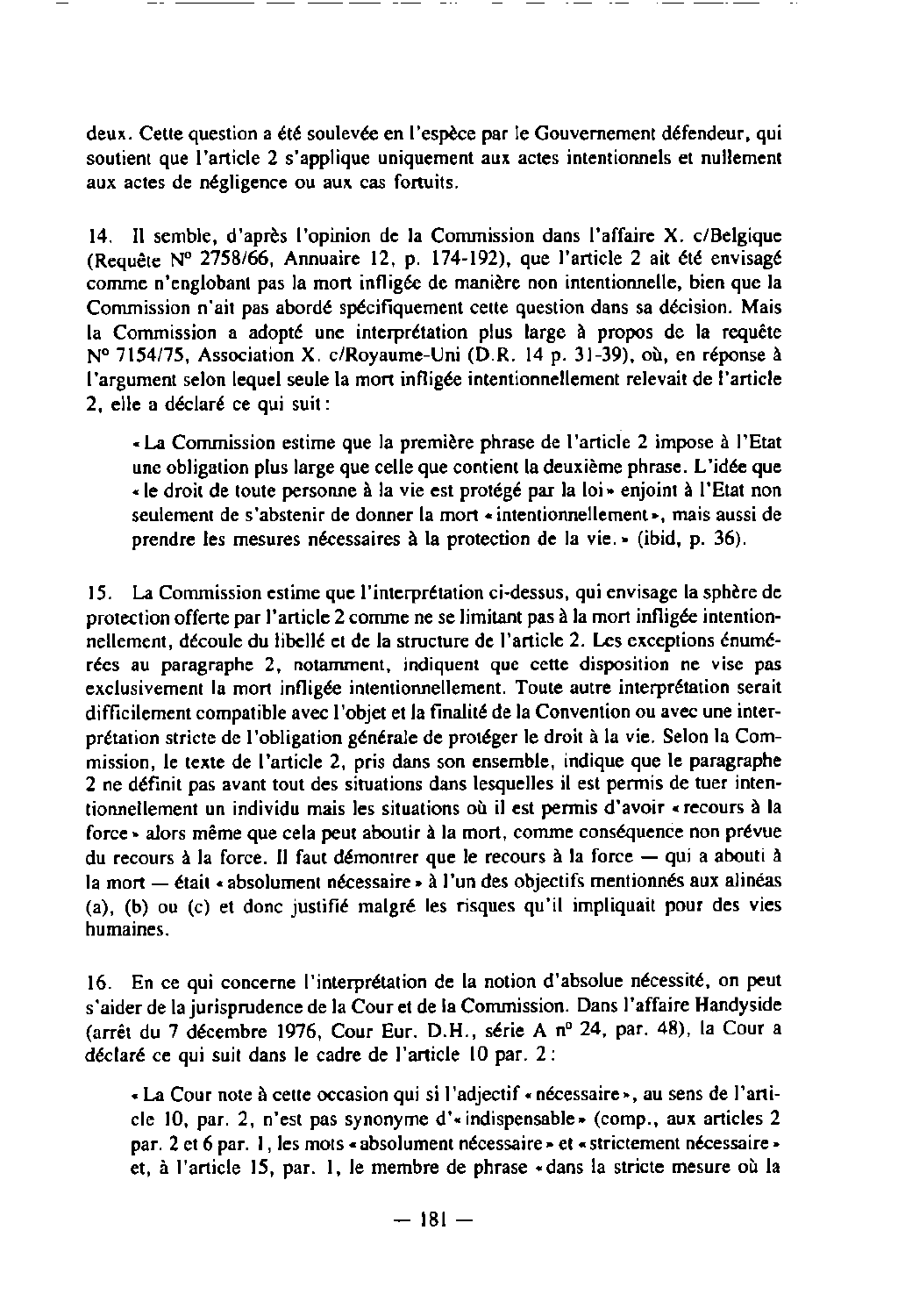situation l'exige»), il n'a pas non plus la souplesse de termes tels qu'«admissible», « normal » (comp. l'article 4 par. 3), « utile » (comp. le premier alinéa de l'article 1 du Protocole N° 1), « raisonnable » (comp. les articles 5 par . 3 et 6 par 1) ou «opportun».»

17. La Cour a réaffirmé que l'adjectif « nécessaire » impliquait un « besoin social impérieux . dans l'affaire Sunday Times (arrêt du 26 avril 1979, série A n° 30, par. 59) - également dans le cadre de l'article 10 par. 2 - et dans l'affaire Dudgeon (arrêt du 22 octobre 1981, série A n° 45, par . 51) dans le cadre de l'article 8 par . 2 .

18. Avant tout, le critère de la « nécessité » oblige à déterminer si l'ingérence dans l'exercice du droit reconnu par la Convention était proportionnée au but légitime poursuivi (affaire Sunday Times), loc . cit. par. 62, p. 38) . Enfin, le fait que le terme « nécessaire » de l'article 2 par. 2 ait été nuancé par l'adverbe « absolument » indique qu'il faut appliquer un critère plus strict et plus contraignant pour évaluer la nécessité .

<sup>19</sup> . Eu égard à ce qui précède, la Commission estime donc que l'article 2 par . 2 permet le recours à la force pour les objectifs énumérés aux alinéas (a), (b) et (c), à condition que la force employée soit strictement proportionnée à la réalisation du but autorisé . En évaluant si le recours à la force est strictement proportionné, il faut tenir compte de la nature du but recherché, du danger pour les vies humaines et l'intégrité corporelle inhérent à la situation, et de l'ampleur du risque que la force employée fasse des victimes. L'examen fait par la Commission doit tenir dûment compte de tous les éléments pertinents qui entourent la mort.

# **Application** de l'article **2 aux faits de** l'espèce

20. La Commission rappelle qu'elle examinera la question qui se pose au titre de l'article 2 à la lumière des faits tels qu'ils ont été établis par Lord Justice Jones, à la High Court, le 12 mars 1982 (voir par . 8 ci-dessus) . La description de la situation dans laquelle se trouvaient les huit soldats avant que la balle n'ait été tirée est la suivante :

. . . . Il y avait une émeute au moment des faits et près de 150 personnes faisaient de leur mieux pour rendre la vie insupportable aux huit soldats . Et, entre autres activités, les émeutiers lançaient des projectiles qui atteignaient leur cible, en tout cas de temps à autre. Si l'on considère les risques auxquels était soumise l'armée dans ces conditions, à savoir le risque de recevoir directement des blessures graves ou le risque d'être attaquée par des tireurs embusqués, j'estime que le commandant de la patrouille était pleinement fondé à ordonner que soit tirée une balle en plastique. »

21. Il a aussi établi, sur le plan des faits, que le soldat qui avait tiré la ballematraque était bien entrainé et habitué à son maniement ; qu'il n'avait nullement l'intention de blesser le fils de la requérante ; qu'il visait un émeutier qui se tenait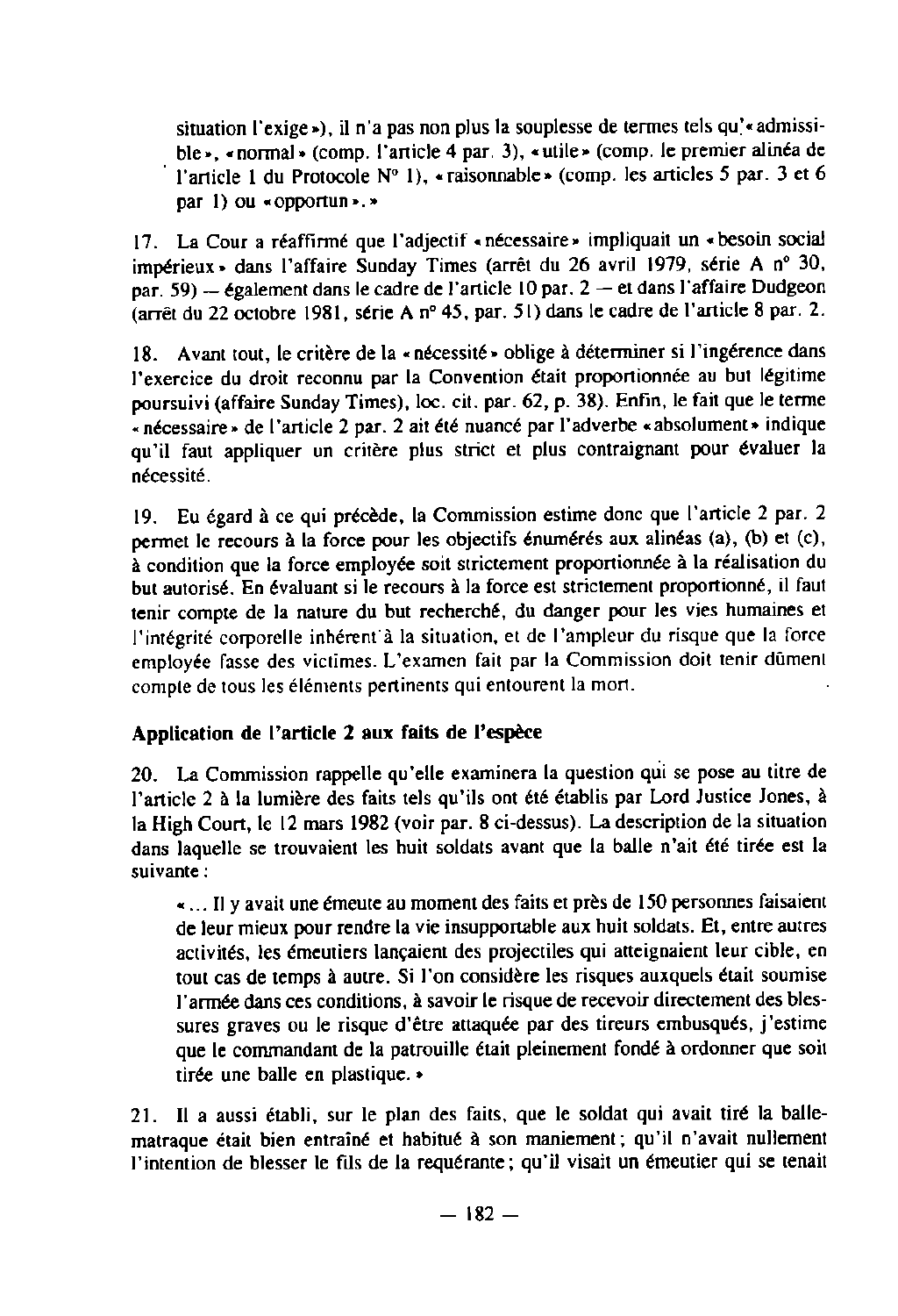à côté de ce dernier et qu'un coup sur l'épaule dû à un projectile avait dévié son coup, si bien que Brian Stewart avait été touché à la tête par la balle-matraque.

22. Le Gouvernement défendeur soutient que, dans ces conditions, l'emploi de la balle en plastique constituait un recours à la force rendu •absolument nécessaire» pour défendre les soldats contre la violence illégale et pour réprimer une émeute, au sens des alinéa (a) et (c). La requérante affirme néanmoins, pour l'essentiel, que l'emploi d'une arrne aussi dangereuse constituait une réaction de force disproportionnée à la situation dans laquelle se trouvaient les soldats .

23 . La Commission doit d'abord rechercher si le but poursuivi en employant la force était permis par le paragraphe 2 . II s'agit notamment de savoir si le recours à la force était nécessaire « pour réprimer, conformément à la loi, une émeute »... en application de l'alinéa (c).

24 . La Commission n'ignore pas, à cet égard, que la définition légale d'une •émeute . est une question à propos de laquelle il peut y avoir des différences dans le droit et la pratique des Etats membres . A l'instar d'autres concepts de la Convention, il faut donc considérer celui-ci comme • autonome **»** et donc soumis à l'interprétation de la Commission et de la Cour européennes des Droits de l'Homme (voir Cour Eur. D. H., arrêt König du 28 juin 1978, série A nº 27, par. 88, p. 29).

25 . La Commission estime inutile de tenter de donner une définition ou une explicalion exhaustives du mot •émeute• à l'alinéa (c) . En l'espèce, la Commission considère qu'une assemblée de 150 personnes jetant des projectiles sur une patrouille de soldats au point que ceux-ci risquaient d'être gravement blessés doit être considérée, quel que soit le critère appliqué, comme constituant une émeute . **Il** est indéniable aussi, eu égard aux décisions des tribunaux d'trlande du Nord, que les actes des soldats étaient légaux selon de droit d'Irlande du Nord (article 3 de la loi de 1967 relative au droit pénal (Irlande du Nord)) . Le but poursuivi relève donc de l'alinéa (c) .

26. La Commission doit maintenant rechercher si la force employée à la poursuite du but susmentionné était « absolument nécessaire », au sens du paragraphe 2. Ainsi qu'il a été dit plus haut, elle doit étudier la proportionnalité de l'emploi de la balle de plastique par rapport au but poursuivi, eu égard à la situation dans laquelle se trouvaient les soldats, au degré de force employé pour réagir et au risque de voir le recours à la force entraîner la mort.

27. Pour évaluer ce point, la Commission doit aussi garder à l'esprit le fait que les événements se sont produits en Irlande du Nord qui se trouve dans une situation d'agitation permanente, situation qui a fait beaucoup de victimes (voir, par exemple, l'affaire Irlande c/Royaume-Uni, Public. Cour Eur. D .H., série A, vol. 25) . En outre, il se produit fréquemment des émeutes comme celle qui a eu lieu en l'epèce et elles font redouter, ainsi qu'y a fait allusion Lord Justice Jones, que les troubles ne servent de couverture à des attaques de tireurs embusqués, bien qu'en l'espèce il n'y ait eu aucune allégation selon laquelle la patrouille aurait véritablement été exposée à une telle attaque.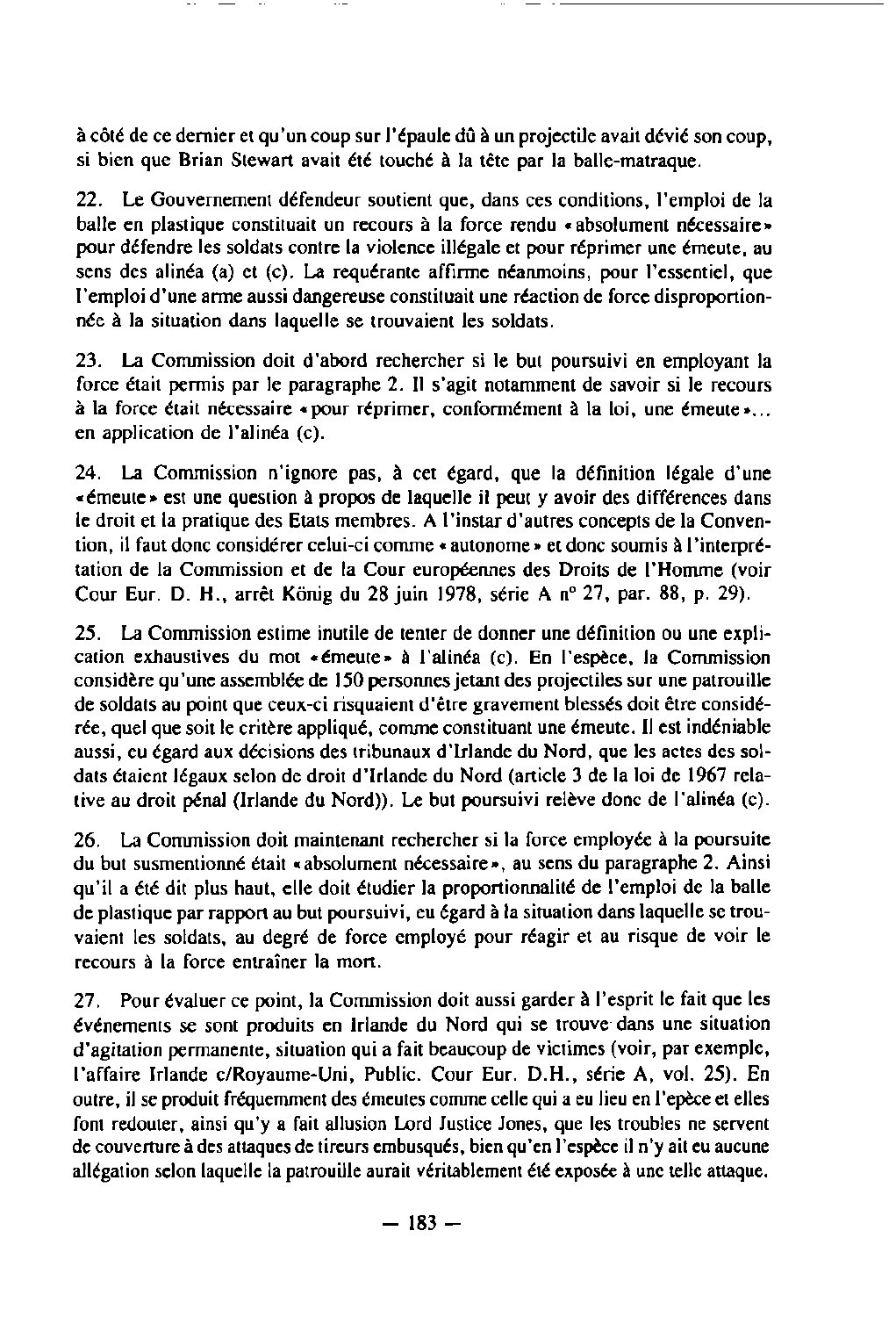Enfin, la Commission doit aussi faire observer, à cet égard, que la Convention envisage précisément, à l'alinéa (c), le droit qu'ont les autorités de prendre des mesures pour réprimer une émeute sans obligation de se replier ou d'éviter d'agir face à la montée de la violence.

28 . La Commission constate que l'emploi des balles en plastique en Irlande du Nord a suscité de nombreuses controverses et qu'il s'agit d'une arme dangereuse qui peut occasionner des blessures graves et la mon, surtout si elle atteint la tête . Néanmoins, il ressort des renseignements communiqués par les panies en ce qui conceme les victimes par reppon au nombre de balles tirées que cette anne est moins dangereuse qu'il n'a été **allégué .**

29 . Elle rappelle que le groupe de soldats était en butte à une foule hostile et violente de 150 personnes qui l'attaquait avec des pierres et d'autres projectiles et qu'en outre le coup avait été dévié au moment où le soldal tirait parce qu'il avait été atteint par plusieurs projectiles .

30 . Après avoir tenu dùment compte de toutes les circonstances évoquées ci-dessus, la Commission estime que la mort de Brian Stewart a été le résultat d'un recours à la force rendu « absolument nécessaire » pour réprimer, conformément à la loi, une émeute... », au sens de l'article 2 paragtaphe 2 (c) . Eu égard à cette conclusion, la Commission estime qu'il n'y a pas lieu d'examiner le moyen subsidiaire du Gouvernement défendeur selon lequel le recours à la force était rendu • absolument nécessaire • **-** pour assurer la défense de toute personne contre la violence illégale», au sens de l'alinéa (a).

#### Sur l'article 3

<sup>31</sup> . L'anicle 3 de **la Convention est ainsi libellé :**

• Nul ne peut étre soumis à la tonure ni à des peities ou traitements inhumains ou dégradants . •

32. La requérante allègue que son fils a été soumis à une peine ou un traitement inhumains car il a été frappé violemment à la téte par la balle-matraque en plastique . Le Gouvernement défendeur soutient que pour qu'un •traitement» relève de l'article 3, il faut établir qu'il s'agit d'un traitement délibéré et qu'une personne ne peut étre soumise à une peine ou traitement inhumain par erreur ou par accident.

33 . La Commission se référe à sa conclusion ci-dessus (paragraphe 30) selon laquelle les faits ne révèlent pas de violation de l'article 2 paragraphe I en l'espèce et le recours à la force était juslifié, au sens du paragraphe 2 **(c).** La Commission estime qu'en de telles circonstances où un recours à la force confonne à l'article 2 aboutit, comme en l'espèce, à un préjudice accidentel, il ne saumit être question de traitement violant l'article 3 .